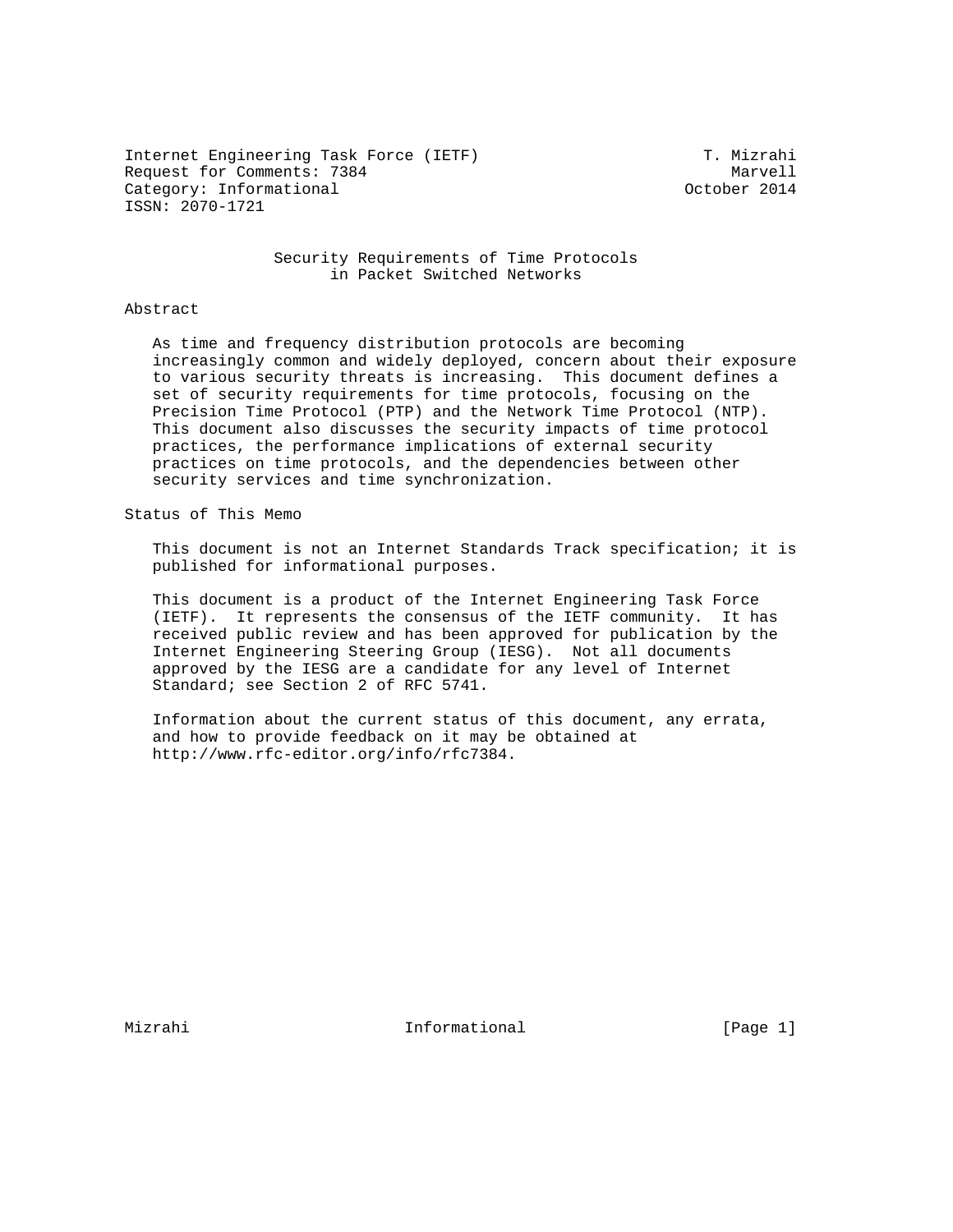# Copyright Notice

 Copyright (c) 2014 IETF Trust and the persons identified as the document authors. All rights reserved.

 This document is subject to BCP 78 and the IETF Trust's Legal Provisions Relating to IETF Documents

 (http://trustee.ietf.org/license-info) in effect on the date of publication of this document. Please review these documents carefully, as they describe your rights and restrictions with respect to this document. Code Components extracted from this document must include Simplified BSD License text as described in Section 4.e of the Trust Legal Provisions and are provided without warranty as described in the Simplified BSD License.

# Table of Contents

|                | 3.1.1. Internal vs. External Attackers  8                             |
|----------------|-----------------------------------------------------------------------|
|                | 3.1.2. Man in the Middle (MITM) vs. Packet Injector 8                 |
|                |                                                                       |
|                |                                                                       |
|                |                                                                       |
|                |                                                                       |
|                |                                                                       |
|                | 3.2.5. Packet Interception and Removal 10                             |
|                | 3.2.6. Packet Delay Manipulation 10                                   |
|                |                                                                       |
|                | 3.2.8. Cryptographic Performance Attacks 10                           |
|                | 3.2.9. DoS Attacks against the Time Protocol 11                       |
|                | 3.2.10. Grandmaster Time Source Attack (e.g., GPS Fraud) 11           |
|                | 3.2.11. Exploiting Vulnerabilities in the Time Protocol 11            |
|                | 3.2.12. Network Reconnaissance 11                                     |
|                |                                                                       |
|                |                                                                       |
| 5 <sub>1</sub> |                                                                       |
|                | 5.1. Clock Identity Authentication and Authorization 14               |
|                | $5.1.1.$ Authentication and Authorization of Masters $\dots \dots 15$ |
|                | 5.1.2. Recursive Authentication and Authorization                     |
|                | of Masters (Chain of Trust) 16                                        |
|                | 5.1.3. Authentication and Authorization of Slaves 17                  |

Mizrahi 10 Informational 1999 [Page 2]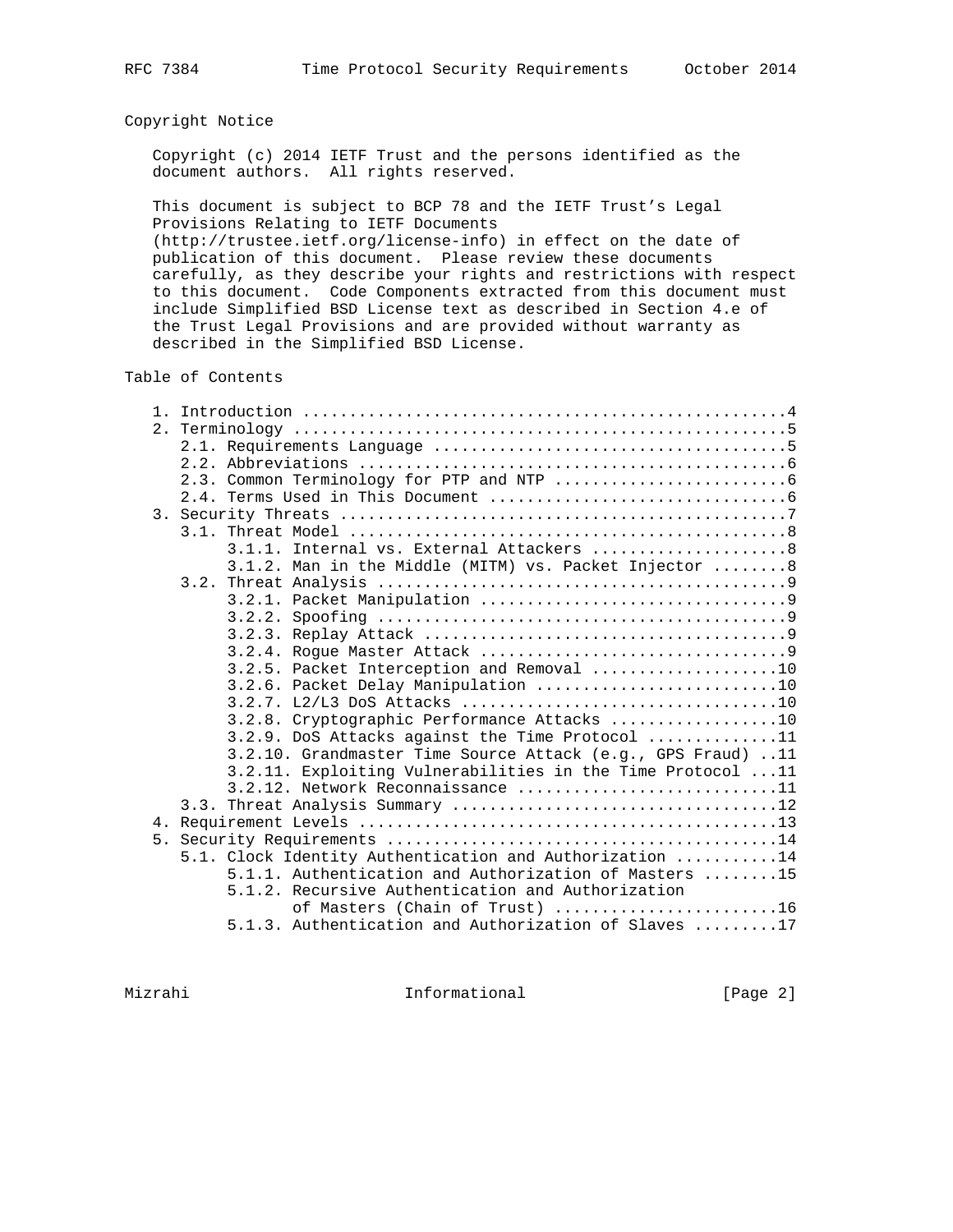|  | 5.1.4. PTP: Authentication and Authorization of<br>P2P TCs by the Master 18 |
|--|-----------------------------------------------------------------------------|
|  | 5.1.5. PTP: Authentication and Authorization of                             |
|  |                                                                             |
|  |                                                                             |
|  | 5.2.1. PTP: Hop-by-Hop vs. End-to-End Integrity                             |
|  |                                                                             |
|  | 5.2.1.1. Hop-by-Hop Integrity Protection 20                                 |
|  | 5.2.1.2. End-to-End Integrity Protection 21                                 |
|  |                                                                             |
|  |                                                                             |
|  |                                                                             |
|  | 5.6. Cryptographic Keys and Security Associations 23                        |
|  |                                                                             |
|  | 5.6.2. Security Association 24                                              |
|  | 5.6.3. Unicast and Multicast Associations 24                                |
|  |                                                                             |
|  |                                                                             |
|  | 5.9. Protection against Packet Delay and Interception Attacks 27            |
|  | 5.10. Combining Secured with Unsecured Nodes 27                             |
|  |                                                                             |
|  |                                                                             |
|  |                                                                             |
|  | 7. Additional Security Implications 31                                      |
|  | 7.1. Security and On-the-Fly Timestamping 31                                |
|  | 7.2. PTP: Security and Two-Step Timestamping 31                             |
|  |                                                                             |
|  | 7.4. External Security Protocols and Time Protocols 32                      |
|  | 7.5. External Security Services Requiring Time 33                           |
|  | 7.5.1. Timestamped Certificates 33                                          |
|  | 7.5.2. Time Changes and Replay Attacks 33                                   |
|  |                                                                             |
|  |                                                                             |
|  |                                                                             |
|  |                                                                             |
|  |                                                                             |
|  |                                                                             |
|  |                                                                             |
|  |                                                                             |

Mizrahi 10 Informational 1999 [Page 3]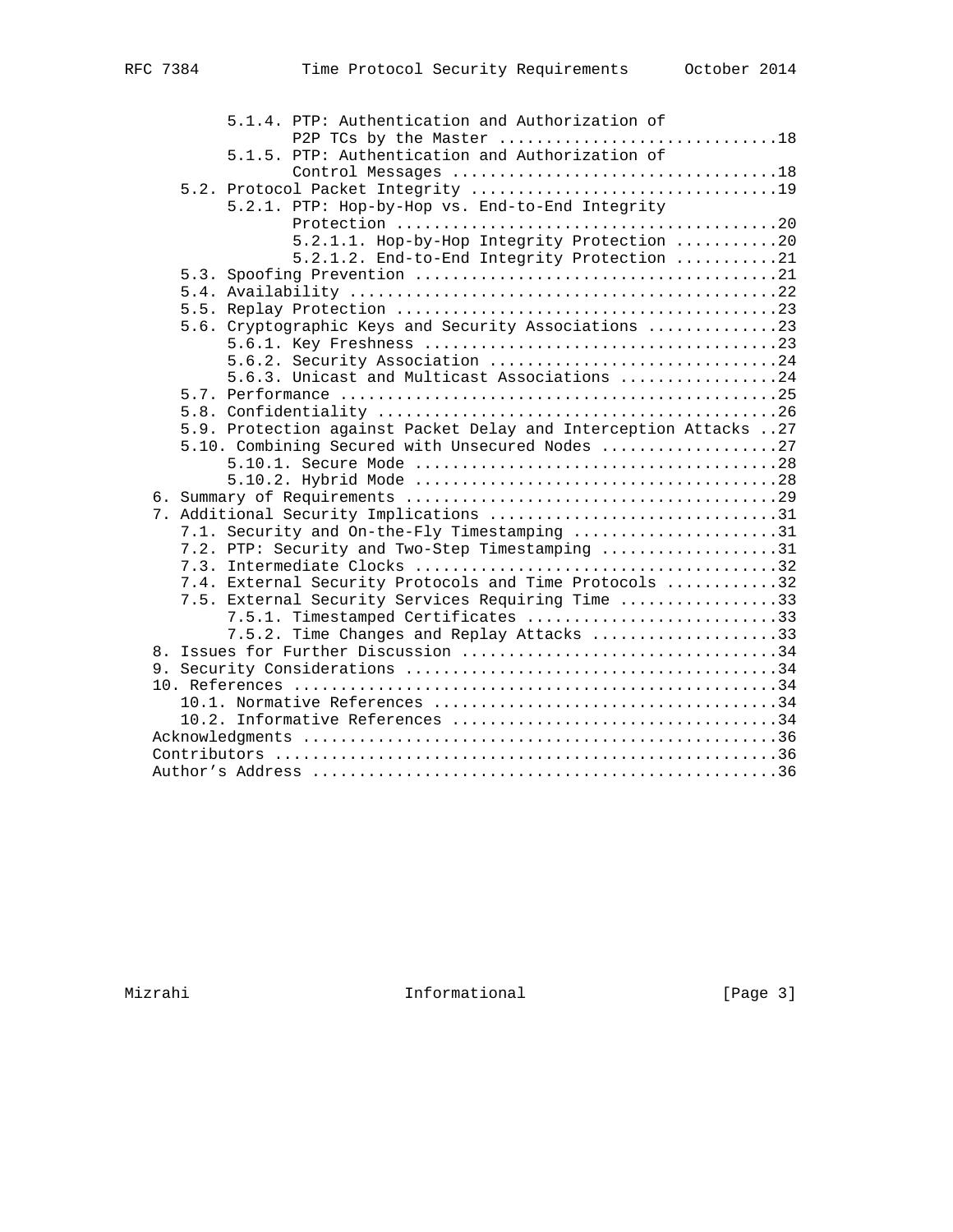# 1. Introduction

 As time protocols are becoming increasingly common and widely deployed, concern about the resulting exposure to various security threats is increasing. If a time protocol is compromised, the applications it serves are prone to a range of possible attacks including Denial of Service (DoS) or incorrect behavior.

 This document discusses the security aspects of time distribution protocols in packet networks and focuses on the two most common protocols: the Network Time Protocol [NTPv4] and the Precision Time Protocol (PTP) [IEEE1588]. Note that although PTP was not defined by the IETF, it is one of the two most common time protocols; hence, it is included in the discussion.

 The Network Time Protocol was defined with an inherent security protocol; [NTPv4] defines a security protocol that is based on a symmetric key authentication scheme, and [AutoKey] presents an alternative security protocol, based on a public key authentication scheme. [IEEE1588] includes an experimental security protocol, defined in Annex K of the standard, but this Annex was never formalized into a fully defined security protocol.

 While NTP includes an inherent security protocol, the absence of a standard security solution for PTP undoubtedly contributed to the wide deployment of unsecured time synchronization solutions. However, in some cases, security mechanisms may not be strictly necessary, e.g., due to other security practices in place or due to the architecture of the network. A time synchronization security solution, much like any security solution, is comprised of various building blocks and must be carefully tailored for the specific system in which it is deployed. Based on a system-specific threat assessment, the benefits of a security solution must be weighed against the potential risks, and based on this trade-off an optimal security solution can be selected.

The target audience of this document includes:

- o Timing and networking equipment vendors can benefit from this document by deriving the security features that should be supported in the time/networking equipment.
- o Standards development organizations can use the requirements defined in this document when specifying security mechanisms for a time protocol.

Mizrahi 10 Informational 1996 [Page 4]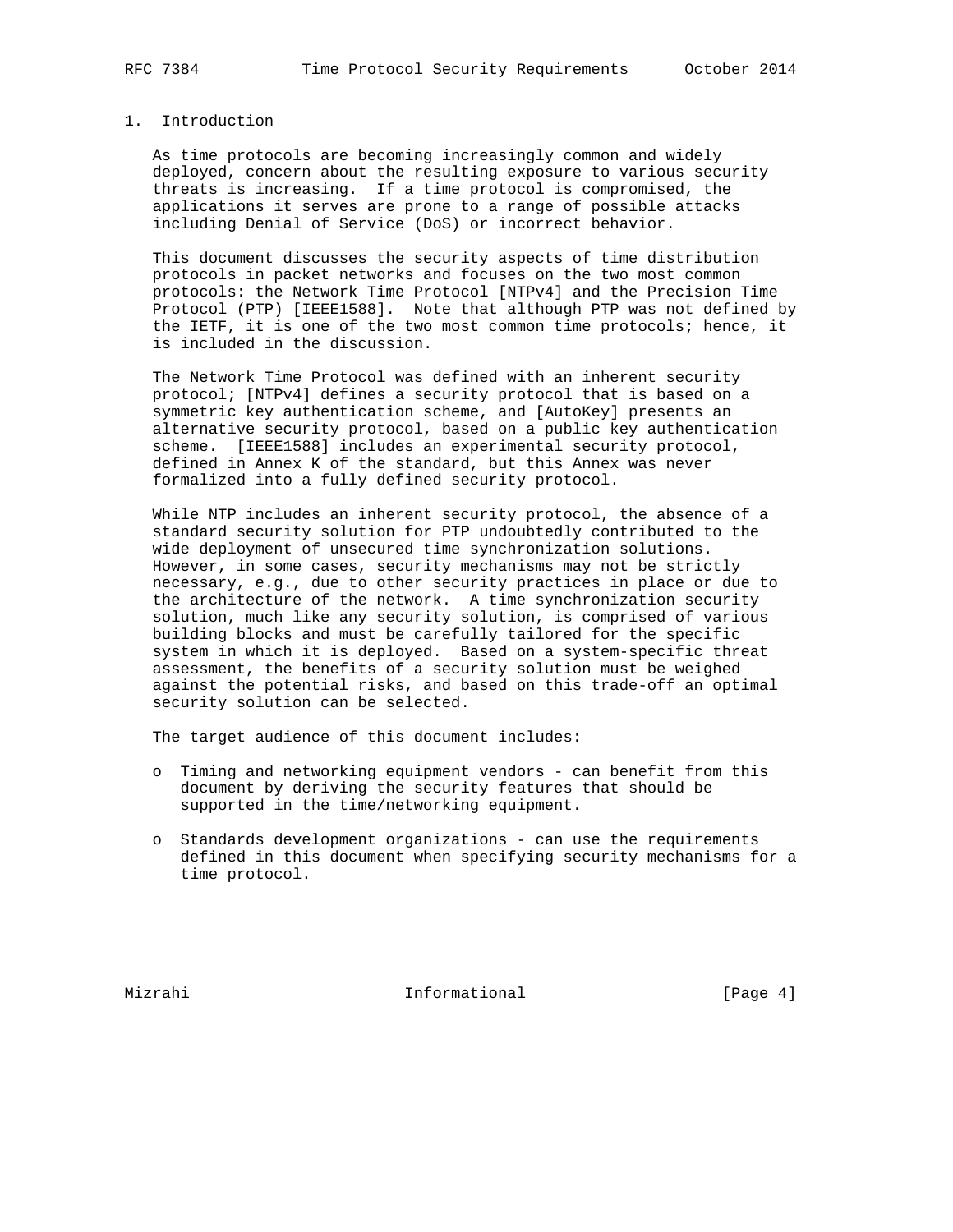o Network operators - can use this document as a reference when designing a network and its security architecture. As stated above, the requirements in this document may be deployed selectively based on a careful per-system threat analysis.

 This document attempts to add clarity to the time protocol security requirements discussion by addressing a series of questions:

- (1) What are the threats that need to be addressed for the time protocol and what security services need to be provided (e.g., a malicious NTP server or PTP master)?
- (2) What external security practices impact the security and performance of time keeping and what can be done to mitigate these impacts (e.g., an IPsec tunnel in the time protocol traffic path)?
- (3) What are the security impacts of time protocol practices (e.g., on-the-fly modification of timestamps)?
- (4) What are the dependencies between other security services and time protocols? (For example, which comes first - the certificate or the timestamp?)

 In light of the questions above, this document defines a set of requirements for security solutions for time protocols, focusing on PTP and NTP.

- 2. Terminology
- 2.1. Requirements Language

 The key words "MUST", "MUST NOT", "REQUIRED", "SHALL", "SHALL NOT", "SHOULD", "SHOULD NOT", "RECOMMENDED", "MAY", and "OPTIONAL" in this document are to be interpreted as described in [KEYWORDS].

 This document describes security requirements; thus, requirements are phrased in the document in the form "the security mechanism MUST/SHOULD/...". Note that the phrasing does not imply that this document defines a specific security mechanism, but that it defines the requirements with which every security mechanism should comply.

Mizrahi 10 minformational 11 minutes is equal to the matrice of  $[Page 5]$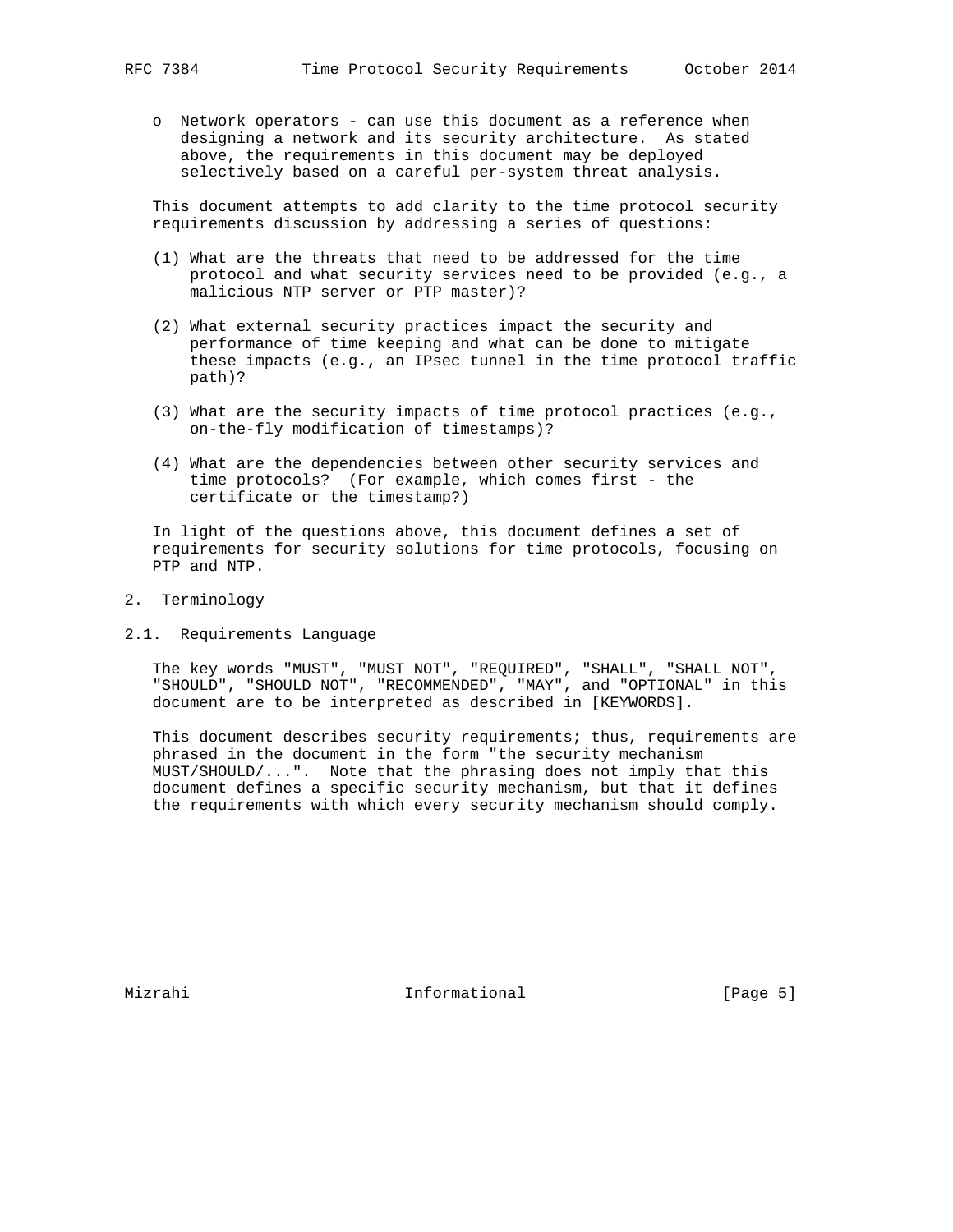- 2.2. Abbreviations
	- BC Boundary Clock [IEEE1588]
	- BMCA Best Master Clock Algorithm [IEEE1588]
	- DoS Denial of Service
	- MITM Man in the Middle
	- NTP Network Time Protocol [NTPv4]
	- OC Ordinary Clock [IEEE1588]
	- P2P TC Peer-to-Peer Transparent Clock [IEEE1588]
	- PTP Precision Time Protocol [IEEE1588]
	- TC Transparent Clock [IEEE1588]
- 2.3. Common Terminology for PTP and NTP

 This document refers to both PTP and NTP. For the sake of consistency, throughout the document the term "master" applies to both a PTP master and an NTP server. Similarly, the term "slave" applies to both PTP slaves and NTP clients. The term "protocol packets" refers generically to PTP and NTP messages.

- 2.4. Terms Used in This Document
	- o Clock A node participating in the protocol (either PTP or NTP). A clock can be a master, a slave, or an intermediate clock (see corresponding definitions below).
	- o Control packets Packets used by the protocol to exchange information between clocks that is not strictly related to the time. NTP uses NTP Control Messages. PTP uses Announce, Signaling, and Management messages.
	- o End-to-end security A security approach where secured packets sent from a source to a destination are not modified by intermediate nodes, allowing the destination to authenticate the source of the packets and to verify their integrity. In the context of confidentiality, end-to-end encryption guarantees that intermediate nodes cannot eavesdrop to en route packets. However, as discussed in Section 5, confidentiality is not a strict requirement in this document.

Mizrahi **Informational Informational** [Page 6]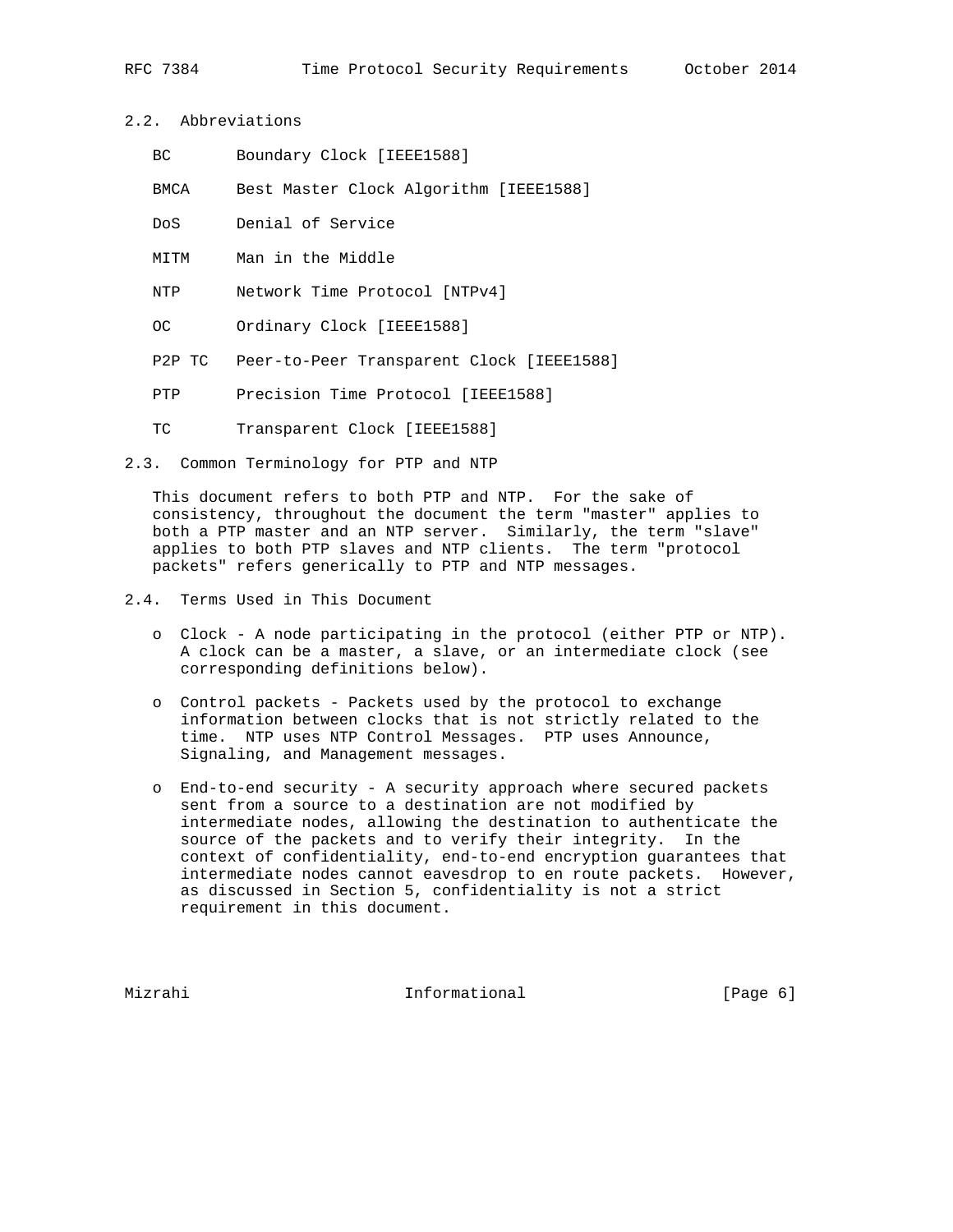- o Grandmaster A master that receives time information from a locally attached clock device and not through the network. A grandmaster distributes its time to other clocks in the network.
- o Hop-by-hop security A security approach where secured packets sent from a source to a destination may be modified by intermediate nodes. In this approach intermediate nodes share the encryption key with the source and destination, allowing them to re-encrypt or re-authenticate modified packets before relaying them to the destination.
- o Intermediate clock A clock that receives timing information from a master and sends timing information to other clocks. In NTP, this term refers to an NTP server that is not a Stratum 1 server. In PTP, this term refers to a BC or a TC.
- o Master A clock that generates timing information to other clocks in the network. In NTP, 'master' refers to an NTP server. In PTP, 'master' refers to a master OC (aka grandmaster) or to a port of a BC that is in the master state.
- o Protocol packets Packets used by the time protocol. The terminology used in this document distinguishes between time packets and control packets.
- o Secured clock A clock that supports a security mechanism that complies to the requirements in this document.
- o Slave A clock that receives timing information from a master. In NTP, 'slave' refers to an NTP client. In PTP, 'slave' refers to a slave OC or to a port of a BC that is in the slave state.
- o Time packets Protocol packets carrying time information.
- o Unsecured clock A clock that does not support a security mechanism according to the requirements in this document.
- 3. Security Threats

 This section discusses the possible attacker types and analyzes various attacks against time protocols.

 The literature is rich with security threats of time protocols, e.g., [Traps], [AutoKey], [TimeSec], [SecPTP], and [SecSen]. The threat analysis in this document is mostly based on [TimeSec].

Mizrahi 10 Informational 1999 [Page 7]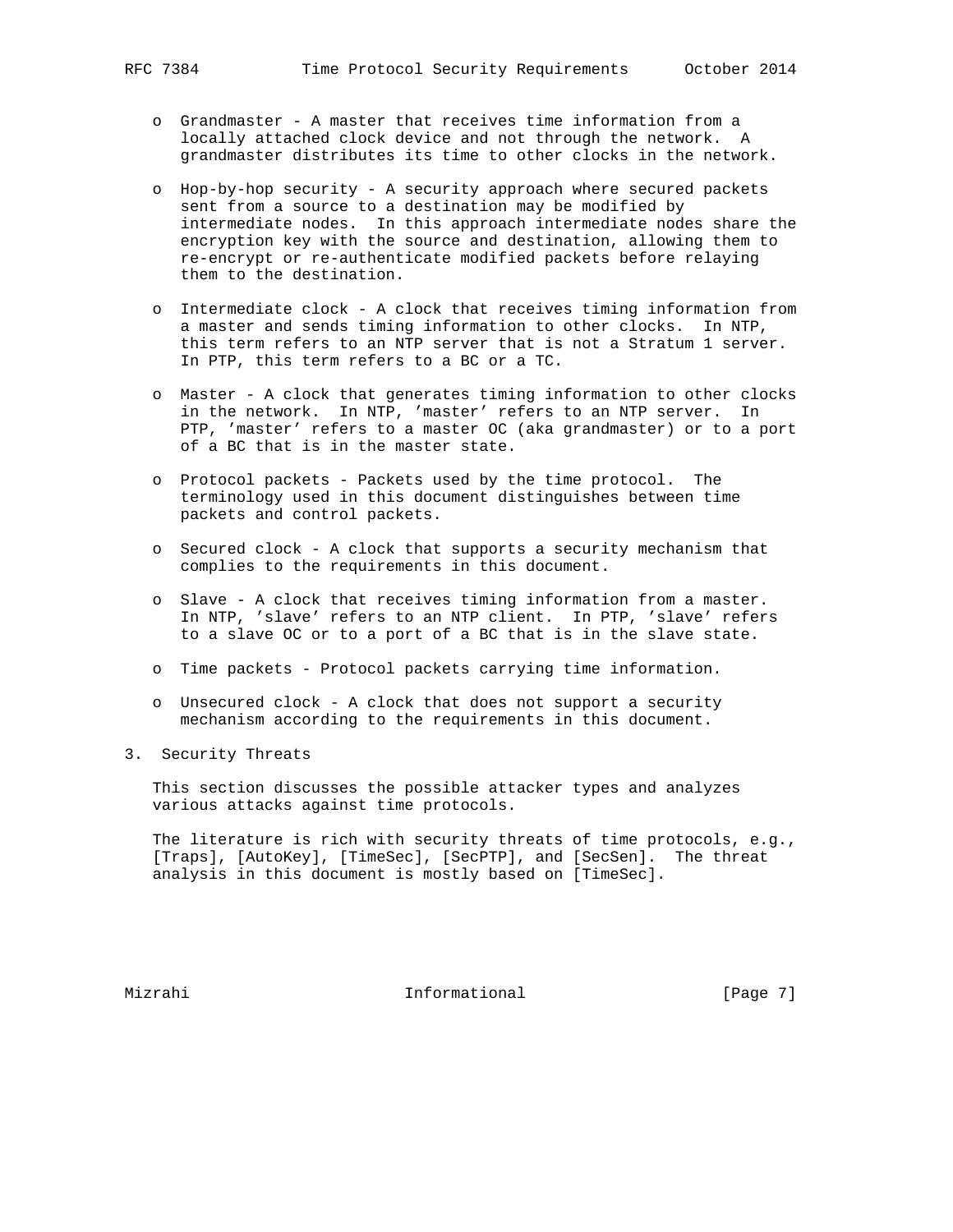# 3.1. Threat Model

A time protocol can be attacked by various types of attackers.

 The analysis in this document classifies attackers according to two criteria, as described in Sections 3.1.1 and 3.1.2.

# 3.1.1. Internal vs. External Attackers

 In the context of internal and external attackers, the underlying assumption is that the time protocol is secured by either an encryption mechanism, an authentication mechanism, or both.

 Internal attackers either have access to a trusted segment of the network or possess the encryption or authentication keys. An internal attack can also be performed by exploiting vulnerabilities in devices; for example, by installing malware or obtaining credentials to reconfigure the device. Thus, an internal attacker can maliciously tamper with legitimate traffic in the network as well as generate its own traffic and make it appear legitimate to its attacked nodes.

 Note that internal attacks are a special case of Byzantine failures, where a node in the system may fail in arbitrary ways; by crashing, by omitting messages, or by malicious behavior. This document focuses on nodes that demonstrate malicious behavior.

 External attackers, on the other hand, do not have the keys and have access only to the encrypted or authenticated traffic.

 Obviously, in the absence of a security mechanism, there is no distinction between internal and external attackers, since all attackers are internal in practice.

3.1.2. Man in the Middle (MITM) vs. Packet Injector

 MITM attackers are located in a position that allows interception and modification of in-flight protocol packets. It is assumed that an MITM attacker has physical access to a segment of the network or has gained control of one of the nodes in the network.

 A traffic injector is not located in an MITM position, but can attack by generating protocol packets. An injector can reside either within the attacked network or on an external network that is connected to the attacked network. An injector can also potentially eavesdrop on protocol packets sent as multicast, record them, and replay them later.

Mizrahi 10 Informational 1999 (Page 8)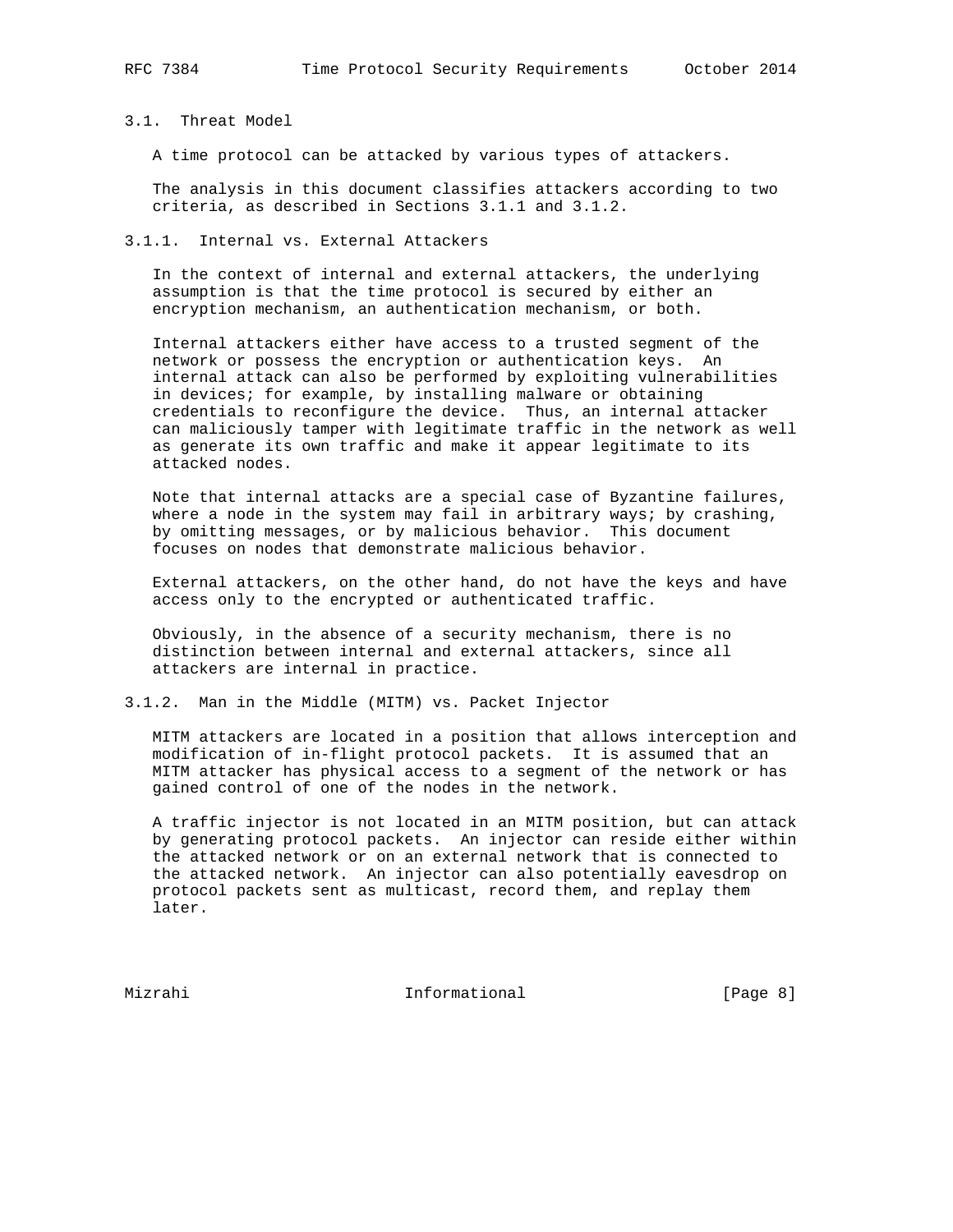# 3.2. Threat Analysis

3.2.1. Packet Manipulation

 A packet manipulation attack results when an MITM attacker receives timing protocol packets, alters them, and relays them to their destination, allowing the attacker to maliciously tamper with the protocol. This can result in a situation where the time protocol is apparently operational but providing intentionally inaccurate information.

# 3.2.2. Spoofing

 In spoofing, an injector masquerades as a legitimate node in the network by generating and transmitting protocol packets or control packets. Two typical examples of spoofing attacks:

- o An attacker can impersonate the master, allowing malicious distribution of false timing information.
- o An attacker can impersonate a legitimate clock, a slave, or an intermediate clock, by sending malicious messages to the master, causing the master to respond to the legitimate clock with protocol packets that are based on the spoofed messages. Consequently, the delay computations of the legitimate clock are based on false information.

 As with packet manipulation, this attack can result in a situation where the time protocol is apparently operational but providing intentionally inaccurate information.

# 3.2.3. Replay Attack

 In a replay attack, an attacker records protocol packets and replays them at a later time without any modification. This can also result in a situation where the time protocol is apparently operational but providing intentionally inaccurate information.

3.2.4. Rogue Master Attack

 In a rogue master attack, an attacker causes other nodes in the network to believe it is a legitimate master. As opposed to the spoofing attack, in the rogue master attack the attacker does not fake its identity, but rather manipulates the master election process using malicious control packets. For example, in PTP, an attacker can manipulate the Best Master Clock Algorithm (BMCA) and cause other nodes in the network to believe it is the most eligible candidate to be a grandmaster.

Mizrahi **Informational Informational** [Page 9]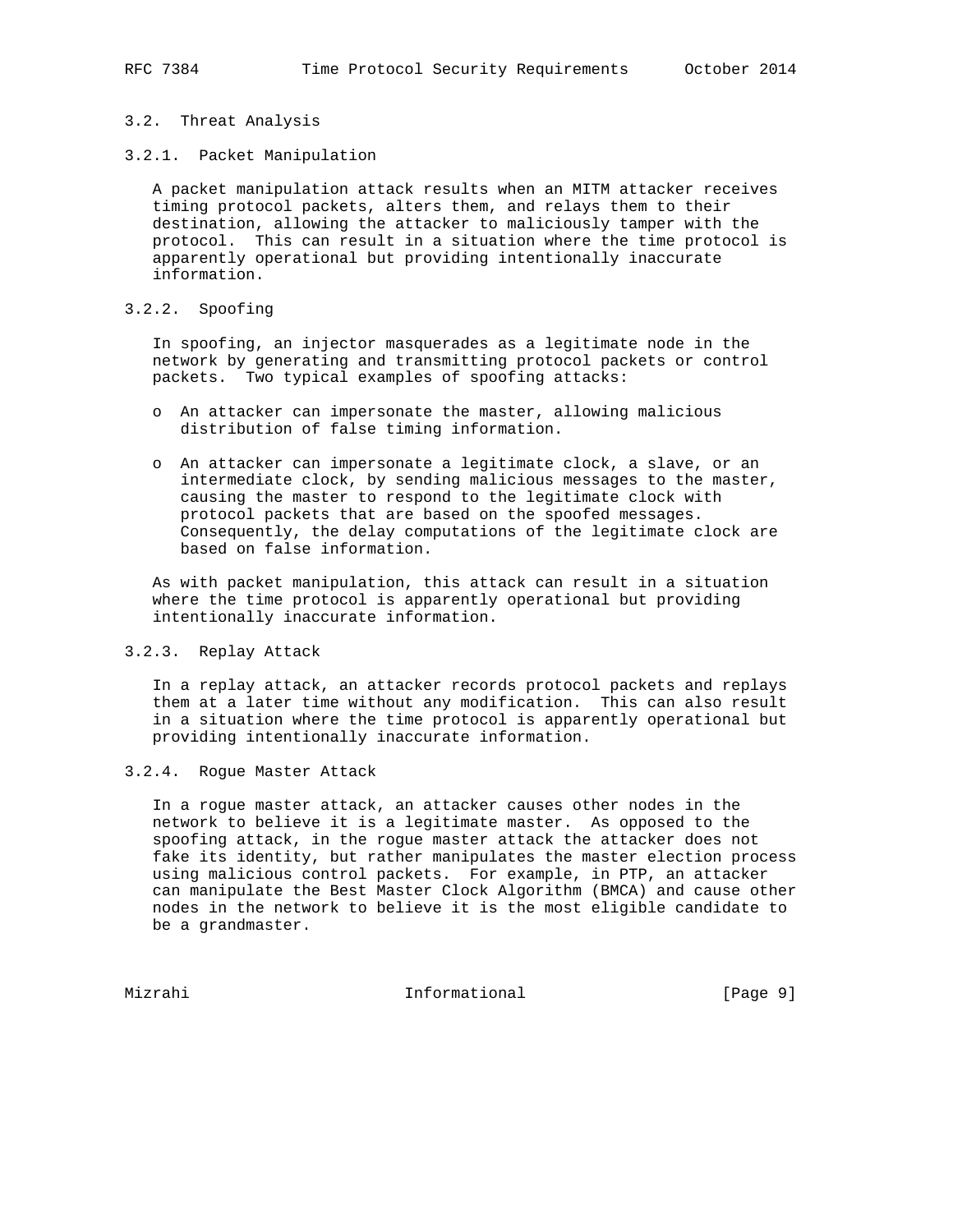In PTP, a possible variant of this attack is the rogue TC/BC attack. Similar to the rogue master attack, an attacker can cause victims to believe it is a legitimate TC or BC, allowing the attacker to manipulate the time information forwarded to the victims.

# 3.2.5. Packet Interception and Removal

 A packet interception and removal attack results when an MITM attacker intercepts and drops protocol packets, preventing the destination node from receiving some or all of the protocol packets.

# 3.2.6. Packet Delay Manipulation

 In a packet delay manipulation scenario, an MITM attacker receives protocol packets and relays them to their destination after adding a maliciously computed delay. The attacker can use various delay attack strategies; the added delay can be constant, jittered, or slowly wandering. Each of these strategies has a different impact, but they all effectively manipulate the attacked clock.

 Note that the victim still receives one copy of each packet, contrary to the replay attack, where some or all of the packets may be received by the victim more than once.

3.2.7. L2/L3 DoS Attacks

 There are many possible Layer 2 and Layer 3 DoS attacks, e.g., IP spoofing, ARP spoofing [Hack], MAC flooding [Anatomy], and many others. As the target's availability is compromised, the timing protocol is affected accordingly.

3.2.8. Cryptographic Performance Attacks

 In cryptographic performance attacks, an attacker transmits fake protocol packets, causing high utilization of the cryptographic engine at the receiver, which attempts to verify the integrity of these fake packets.

 This DoS attack is applicable to all encryption and authentication protocols. However, when the time protocol uses a dedicated security mechanism implemented in a dedicated cryptographic engine, this attack can be applied to cause DoS specifically to the time protocol.

Mizrahi 10 Informational [Page 10]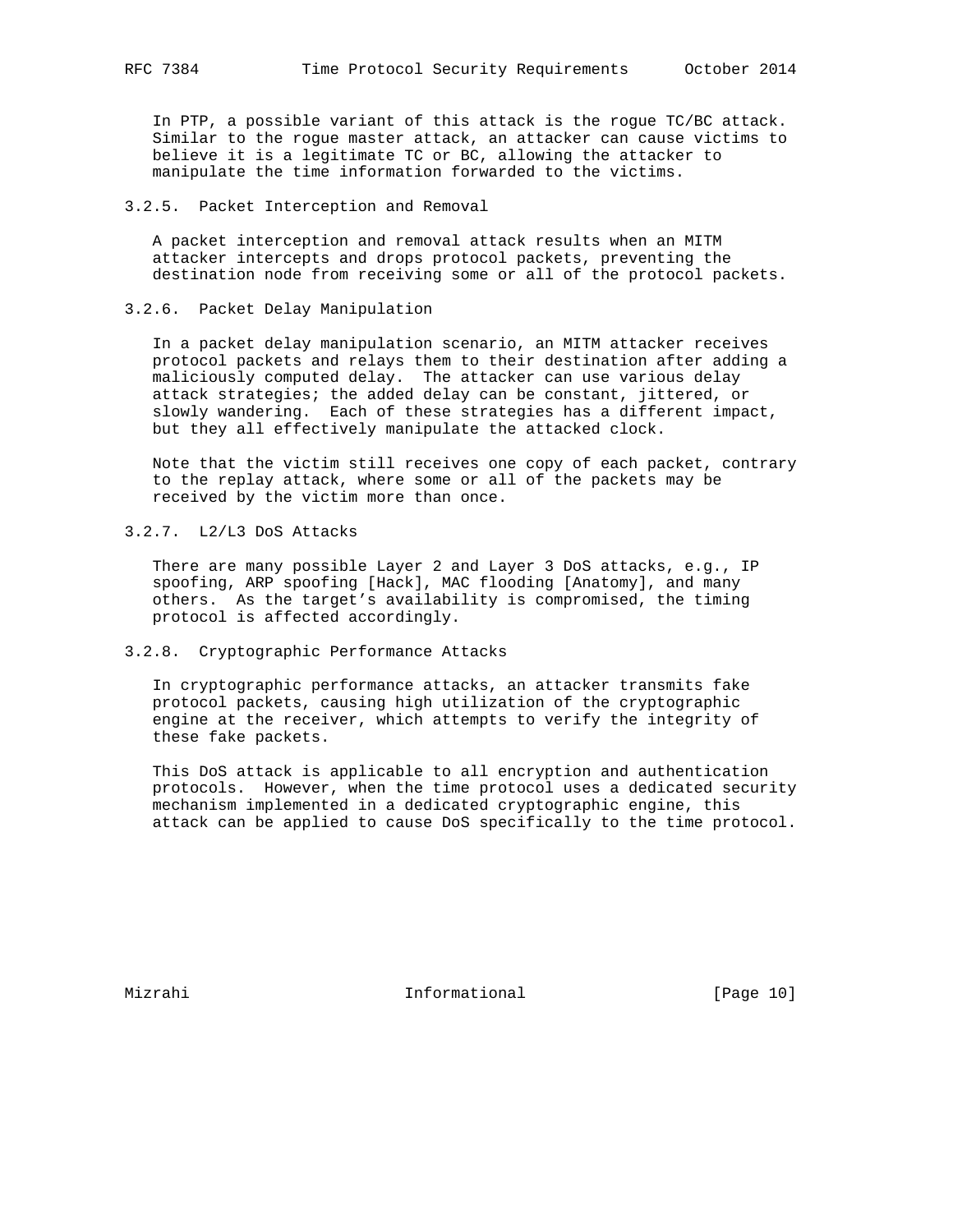#### 3.2.9. DoS Attacks against the Time Protocol

 An attacker can attack a clock by sending an excessive number of time protocol packets, thus degrading the victim's performance. This attack can be implemented, for example, using the attacks described in Sections 3.2.2 and 3.2.4.

3.2.10. Grandmaster Time Source Attack (e.g., GPS Fraud)

 Grandmasters receive their time from an external accurate time source, such as an atomic clock or a GPS clock, and then distribute this time to the slaves using the time protocol.

 Time source attacks are aimed at the accurate time source of the grandmaster. For example, if the grandmaster uses a GPS-based clock as its reference source, an attacker can jam the reception of the GPS signal, or transmit a signal similar to one from a GPS satellite, causing the grandmaster to use a false reference time.

 Note that this attack is outside the scope of the time protocol. While various security measures can be taken to mitigate this attack, these measures are outside the scope of the security requirements defined in this document.

3.2.11. Exploiting Vulnerabilities in the Time Protocol

 Time protocols can be attacked by exploiting vulnerabilities in the protocol, implementation bugs, or misconfigurations (e.g., [NTPDDoS]). It should be noted that such attacks cannot typically be mitigated by security mechanisms. However, when a new vulnerability is discovered, operators should react as soon as possible, and take the necessary measures to address it.

3.2.12. Network Reconnaissance

 An attacker can exploit the time protocol to collect information such as addresses and locations of nodes that take part in the protocol. Reconnaissance can be applied by either passively eavesdropping on protocol packets or sending malicious packets and gathering information from the responses. By eavesdropping on a time protocol, an attacker can learn the network latencies, which provide information about the network topology and node locations.

 Moreover, properties such as the frequency of the protocol packets, or the exact times at which they are sent, can allow fingerprinting of specific nodes; thus, protocol packets from a node can be identified even if network addresses are hidden or encrypted.

Mizrahi 10 Informational [Page 11]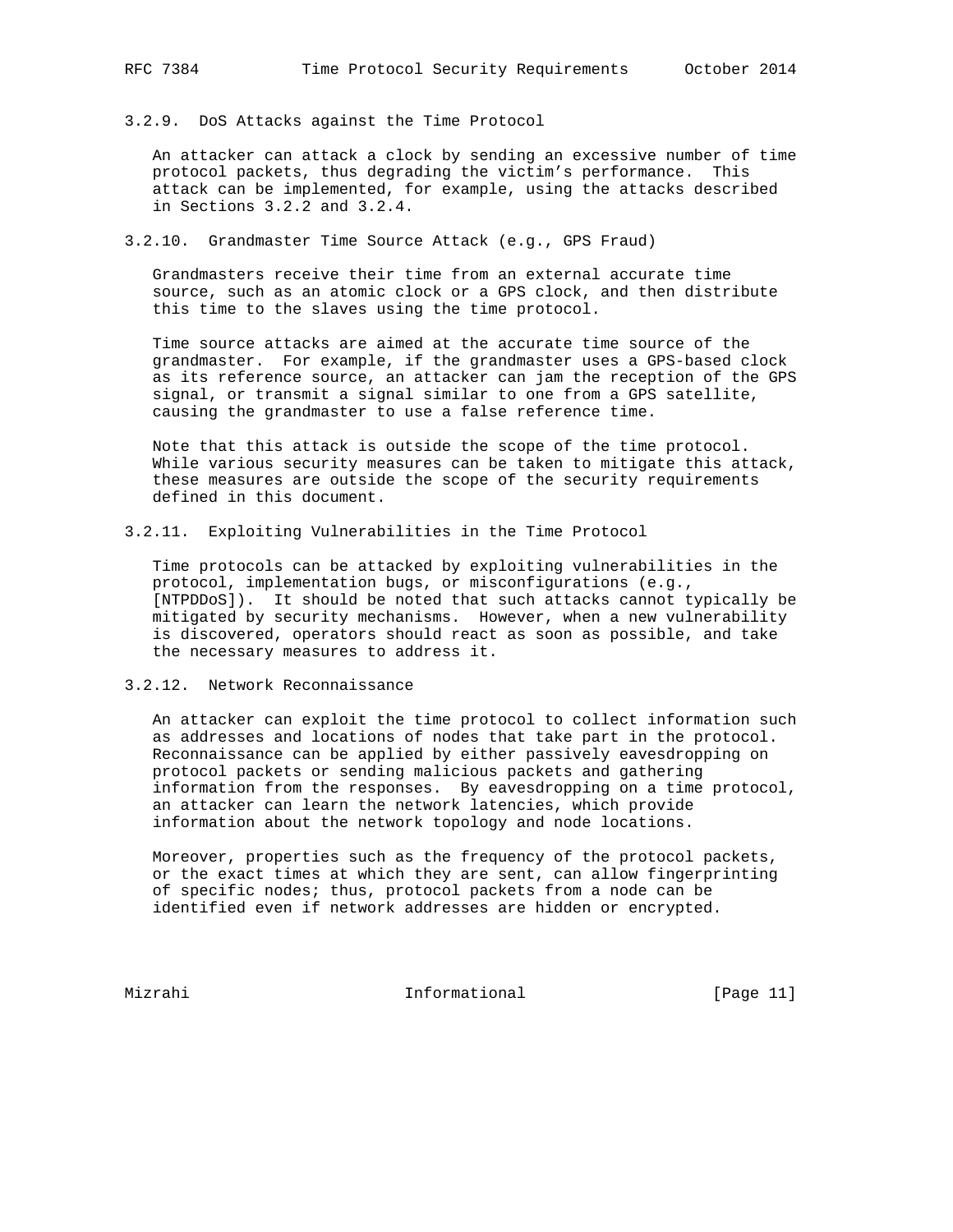## 3.3. Threat Analysis Summary

 The two key factors to a threat analysis are the impact and the likelihood of each of the analyzed attacks.

 Table 1 summarizes the security attacks presented in Section 3.2. For each attack, the table specifies its impact, and its applicability to each of the attacker types presented in Section 3.1.

 Table 1 clearly shows the distinction between external and internal attackers, and motivates the usage of authentication and integrity protection, significantly reducing the impact of external attackers.

 The Impact column provides an intuitive measure of the severity of each attack, and the relevant Attacker Type column provides an intuition about how difficult each attack is to implement and, hence, about the likelihood of each attack.

The Impact column in Table 1 can have one of three values:

- o DoS the attack causes denial of service to the attacked node, the impact of which is not restricted to the time protocol.
- o Accuracy degradation the attack yields a degradation in the slave accuracy, but does not completely compromise the slaves' time and frequency.
- o False time slaves align to a false time or frequency value due to the attack. Note that if the time protocol aligns to a false time, it may cause DoS to other applications that rely on accurate time. However, for the purpose of the analysis in this section, we distinguish this implication from 'DoS', which refers to a DoS attack that is not necessarily aimed at the time protocol. All attacks that have a '+' for 'False Time' implicitly have a '+' for 'Accuracy Degradation'. Note that 'False Time' necessarily implies 'Accuracy Degradation'. However, two different terms are used, indicating two levels of severity.

 The Attacker Type column refers to the four possible combinations of the attacker types defined in Section 3.1.

Mizrahi Informational [Page 12]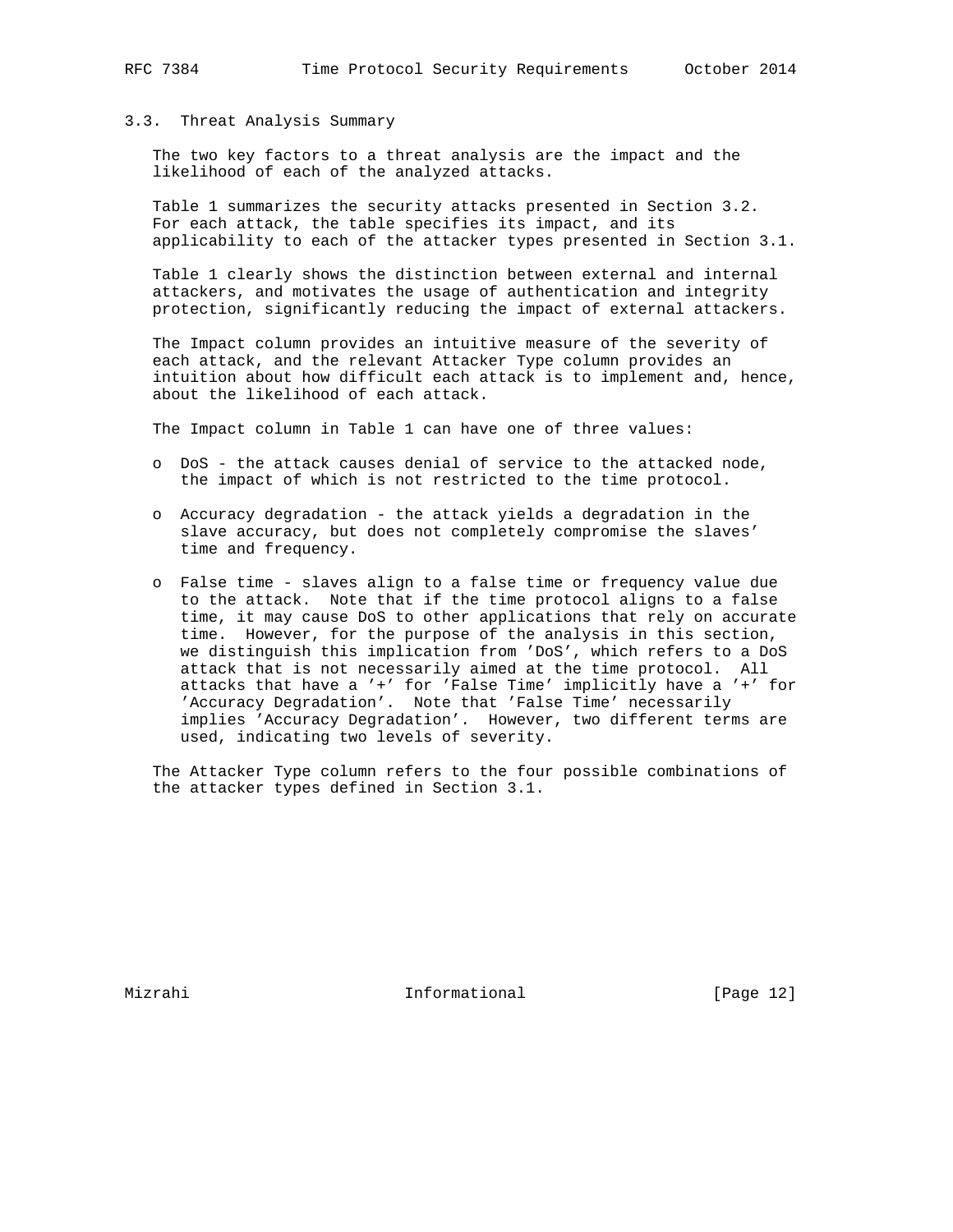| Attack                                            |        | Impact                                                                      | Attacker Type |     |        |     |     |
|---------------------------------------------------|--------|-----------------------------------------------------------------------------|---------------|-----|--------|-----|-----|
|                                                   | Time   | False Accuracy     Internal External<br> Degrad.  DoS   MITM Inj. MITM Inj. |               |     |        |     |     |
| Manipulation                                      | $^{+}$ |                                                                             |               | $+$ |        |     |     |
| Spoofing                                          | $+$    |                                                                             |               | $+$ | $^{+}$ |     |     |
| Replay attack                                     | $+$    |                                                                             |               | $+$ | $+$    |     |     |
| Rogue master attack                               | $+$    |                                                                             |               | $+$ | $+$    |     |     |
| Interception and removal                          |        | $+$                                                                         | $+$           |     |        |     |     |
| Packet delay manipulation                         | $+$    |                                                                             |               | $+$ |        |     |     |
| L2/L3 DoS attacks                                 |        |                                                                             | $+$           | $+$ | $+$    |     |     |
| Crypt. performance attacks                        |        |                                                                             | $+$           | $+$ | $+$    | $+$ |     |
| Time protocol DoS attacks                         |        |                                                                             | $+$           | $+$ | $+$    |     |     |
| Master time source attack<br>(e.g., GPS spoofing) | $+$    |                                                                             |               | $+$ | $+$    | $+$ | $+$ |

# Table 1: Threat Analysis - Summary

 The threats discussed in this section provide the background for the security requirements presented in Section 5.

4. Requirement Levels

 The security requirements are presented in Section 5. Each requirement is defined with a requirement level, in accordance with the requirement levels defined in Section 2.1.

 The requirement levels in this document are affected by the following factors:

o Impact:

 The possible impact of not implementing the requirement, as illustrated in the Impact column of Table 1. For example, a requirement that addresses a threat that can be implemented by an external injector is typically a 'MUST', since the threat can be implemented by all the attacker types analyzed in Section 3.1.

Mizrahi 10. Informational [Page 13]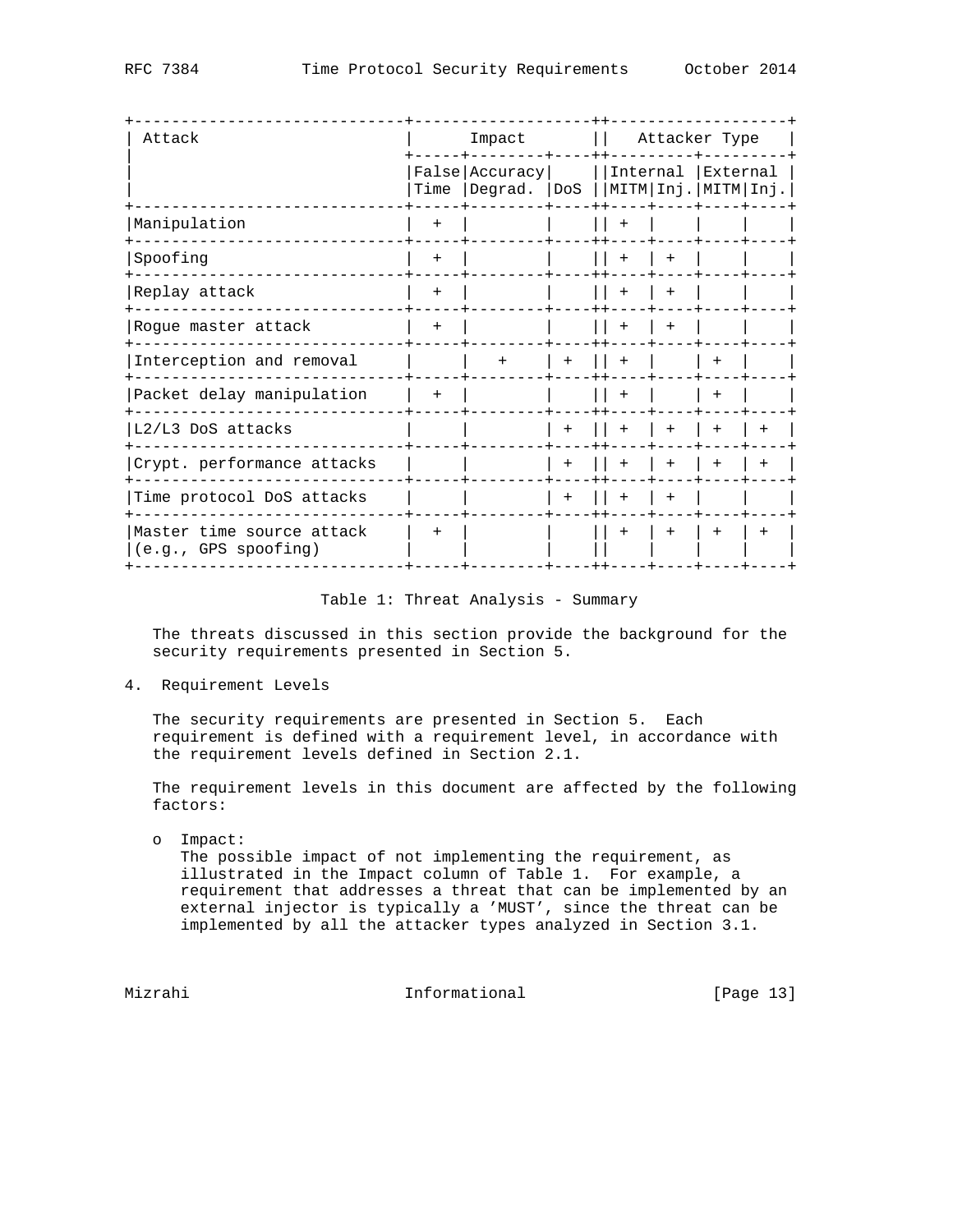- o Difficulty of the corresponding attack: The level of difficulty of the possible attacks that become
	- possible by not implementing the requirement. The level of difficulty is reflected in the Attacker Type column of Table 1. For example, a requirement that addresses a threat that only compromises the availability of the protocol is typically no more than a 'SHOULD'.
- o Practical considerations: Various practical factors that may affect the requirement. For example, if a requirement is very difficult to implement, or is applicable to very specific scenarios, these factors may reduce the requirement level.

 Section 5 lists the requirements. For each requirement, there is a short explanation detailing the reason for its requirement level.

5. Security Requirements

 This section defines a set of security requirements. These requirements are phrased in the form "the security mechanism MUST/SHOULD/MAY...". However, this document does not specify how these requirements can be met. While these requirements can be satisfied by defining explicit security mechanisms for time protocols, at least a subset of the requirements can be met by applying common security practices to the network or by using existing security protocols, such as [IPsec] or [MACsec]. Thus, security solutions that address these requirements are outside the scope of this document.

5.1. Clock Identity Authentication and Authorization

#### Requirement

The security mechanism MUST support authentication.

Requirement

The security mechanism MUST support authorization.

Requirement Level

 The requirements in this subsection address the spoofing attack (Section 3.2.2) and the rogue master attack (Section 3.2.4).

 The requirement level of these requirements is 'MUST' since, in the absence of these requirements, the protocol is exposed to attacks that are easy to implement and have a high impact.

Mizrahi 10. Informational [Page 14]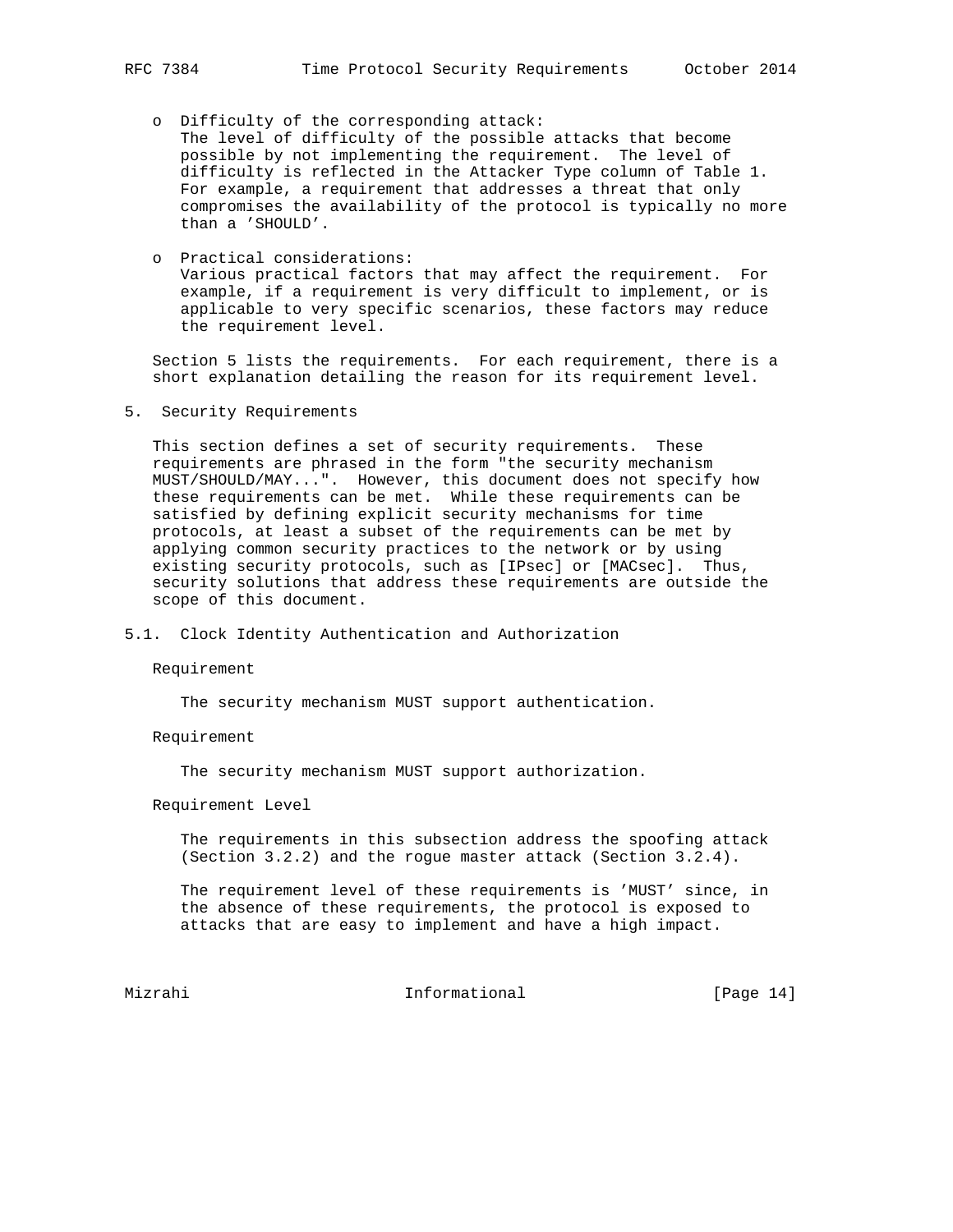## Discussion

 Authentication refers to verifying the identity of the peer clock. Authorization, on the other hand, refers to verifying that the peer clock is permitted to play the role that it plays in the protocol. For example, some nodes may be permitted to be masters, while other nodes are only permitted to be slaves or TCs.

 Authentication is typically implemented by means of a cryptographic signature, allowing the verification of the identity of the sender. Authorization requires clocks to maintain a list of authorized clocks, or a "black list" of clocks that should be denied service or revoked.

 It is noted that while the security mechanism is required to provide an authorization mechanism, the deployment of such a mechanism depends on the nature of the network. For example, a network that deploys PTP may consist of a set of identical OCs, where all clocks are equally permitted to be a master. In such a network, an authorization mechanism may not be necessary.

 The following subsections describe five distinct cases of clock authentication.

5.1.1. Authentication and Authorization of Masters

#### Requirement

 The security mechanism MUST support an authentication mechanism, allowing slaves to authenticate the identity of masters.

#### Requirement

 The authentication mechanism MUST allow slaves to verify that the authenticated master is authorized to be a master.

Requirement Level

 The requirements in this subsection address the spoofing attack (Section 3.2.2) and the rogue master attack (Section 3.2.4).

 The requirement level of these requirements is 'MUST' since, in the absence of these requirements, the protocol is exposed to attacks that are easy to implement and have a high impact.

Mizrahi **Informational** [Page 15]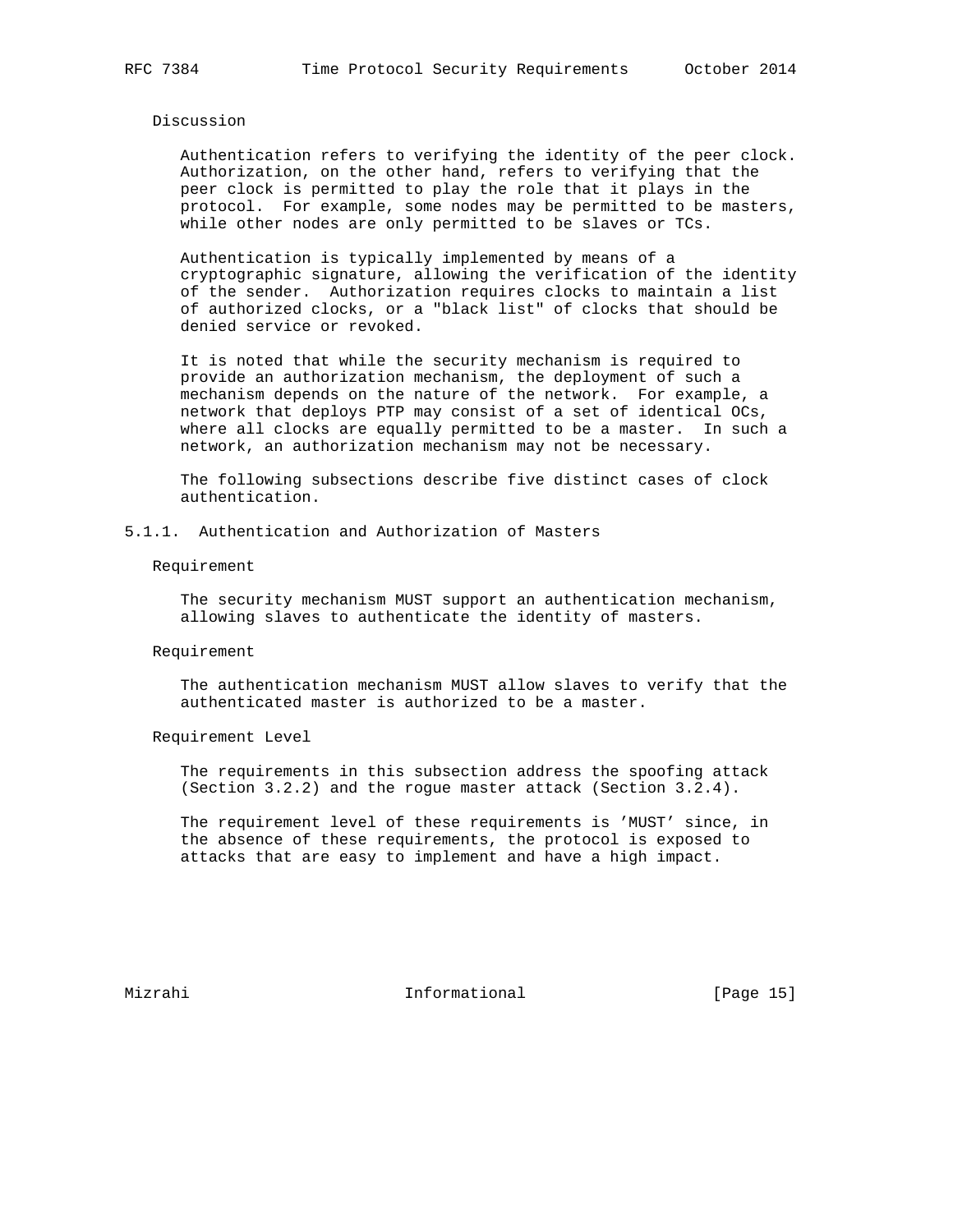Discussion

 Clocks authenticate masters in order to ensure the authenticity of the time source. It is important for a slave to verify the identity of the master, as well as to verify that the master is indeed authorized to be a master.

5.1.2. Recursive Authentication and Authorization of Masters (Chain of Trust)

Requirement

 The security mechanism MUST support recursive authentication and authorization of the master, to be used in cases where time information is conveyed through intermediate clocks.

Requirement Level

 The requirement in this subsection addresses the spoofing attack (Section 3.2.2) and the rogue master attack (Section 3.2.4).

 The requirement level of this requirement is 'MUST' since, in the absence of this requirement, the protocol is exposed to attacks that are easy to implement and have a high impact.

Discussion

 In some cases, a slave is connected to an intermediate clock that is not the primary time source. For example, in PTP, a slave can be connected to a Boundary Clock (BC) or a Transparent Clock (TC), which in turn is connected to a grandmaster. A similar example in NTP is when a client is connected to a Stratum 2 server, which is connected to a Stratum 1 server. In both the PTP and the NTP cases, the slave authenticates the intermediate clock, and the intermediate clock authenticates the grandmaster. This recursive authentication process is referred to in [AutoKey] as proventication.

 Specifically in PTP, this requirement implies that if a slave receives time information through a TC, it must authenticate the TC to which it is attached, as well as authenticate the master from which it receives the time information, as per Section 5.1.1. Similarly, if a TC receives time information through an attached TC, it must authenticate the attached TC.

Mizrahi **Informational** [Page 16]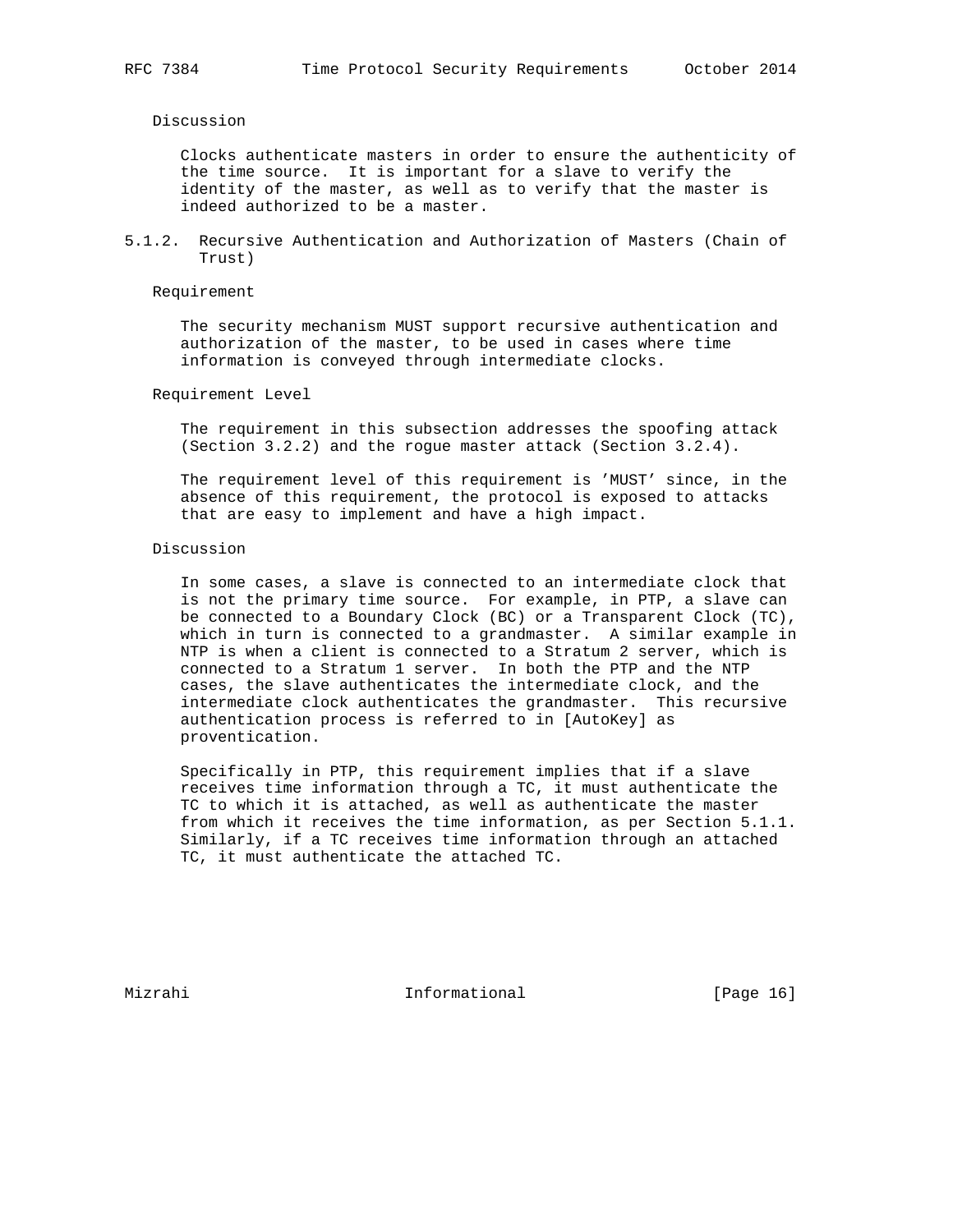# 5.1.3. Authentication and Authorization of Slaves

#### Requirement

 The security mechanism MAY provide a means for a master to authenticate its slaves.

Requirement

 The security mechanism MAY provide a means for a master to verify that the sender of a protocol packet is authorized to send a packet of this type.

Requirement Level

 The requirement in this subsection prevents DoS attacks against the master (Section 3.2.9).

The requirement level of this requirement is 'MAY' since:

- o Its impact is low, i.e., in the absence of this requirement the protocol is only exposed to DoS.
- o Practical considerations: requiring an NTP server to authenticate its clients may significantly impose on the server's performance.

 Note that while the requirement level of this requirement is 'MAY', the requirement in Section 5.1.1 is 'MUST'; the security mechanism must provide a means for authentication and authorization, with an emphasis on the master. Authentication and authorization of slaves are specified in this subsection as 'MAY'.

# Discussion

 Slaves and intermediate clocks are authenticated by masters in order to verify that they are authorized to receive timing services from the master.

 Authentication of slaves prevents unauthorized clocks from receiving time services. Preventing the master from serving unauthorized clocks can help in mitigating DoS attacks against the master. Note that the authentication of slaves might put a higher load on the master than serving the unauthorized clock; hence, this requirement is 'MAY'.

Mizrahi 10 Informational [Page 17]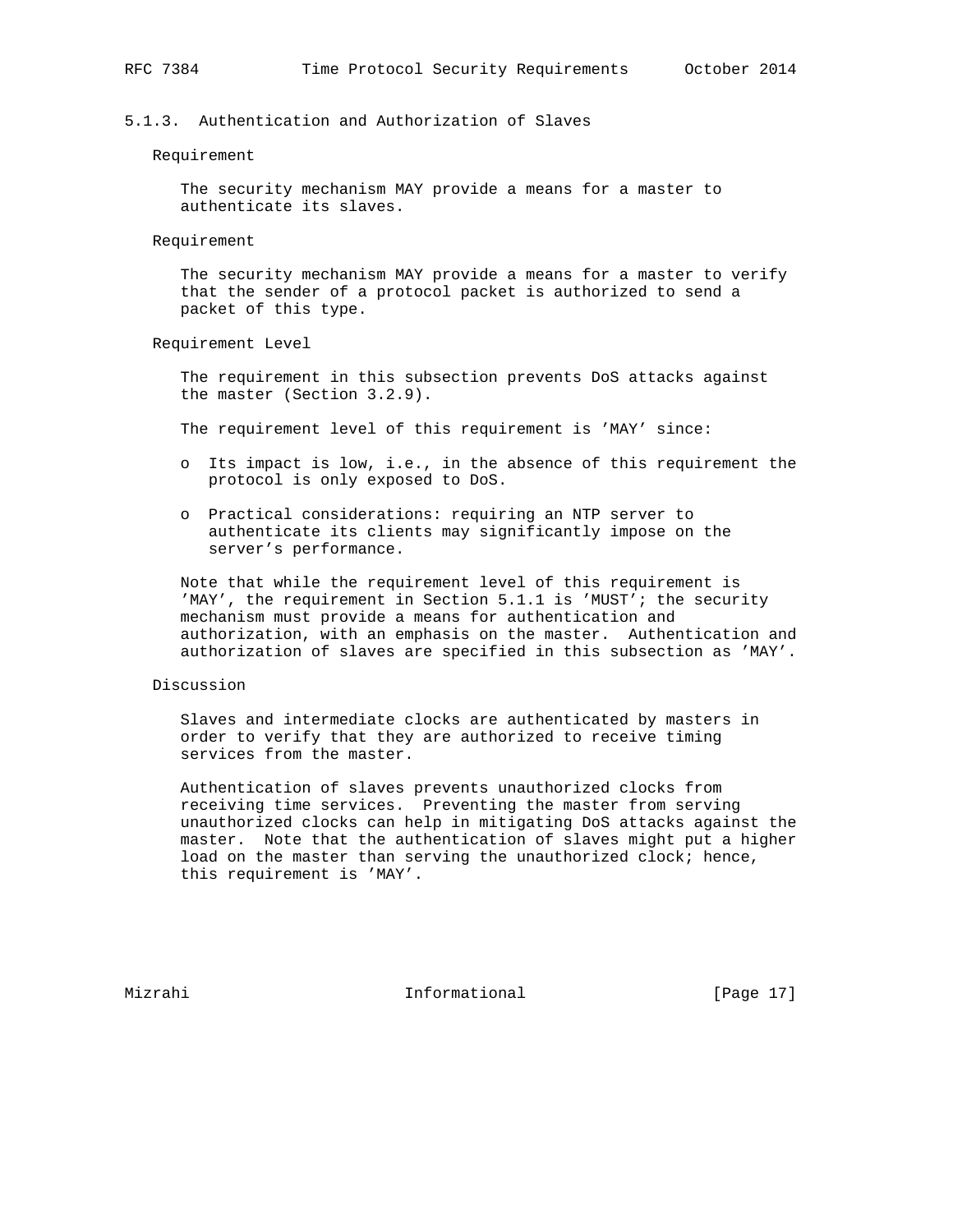Requirement

 The security mechanism for PTP MAY provide a means for a master to authenticate the identity of the P2P TCs directly connected to it.

Requirement

 The security mechanism for PTP MAY provide a means for a master to verify that P2P TCs directly connected to it are authorized to be TCs.

Requirement Level

 The requirement in this subsection prevents DoS attacks against the master (Section 3.2.9).

 The requirement level of this requirement is 'MAY' for the same reasons specified in Section 5.1.3.

Discussion

P2P TCs that are one hop from the master use the PDelay\_Req and PDelay\_Resp handshake to compute the link delay between the master and TC. These TCs are authenticated by the master.

 Authentication of TCs, much like authentication of slaves, reduces unnecessary load on the master and peer TCs, by preventing the master from serving unauthorized clocks.

5.1.5. PTP: Authentication and Authorization of Control Messages

Requirement

 The security mechanism for PTP MUST support authentication of Announce messages. The authentication mechanism MUST also verify that the sender is authorized to be a master.

Requirement

 The security mechanism for PTP MUST support authentication and authorization of Management messages.

Requirement

 The security mechanism MAY support authentication and authorization of Signaling messages.

Mizrahi Informational [Page 18]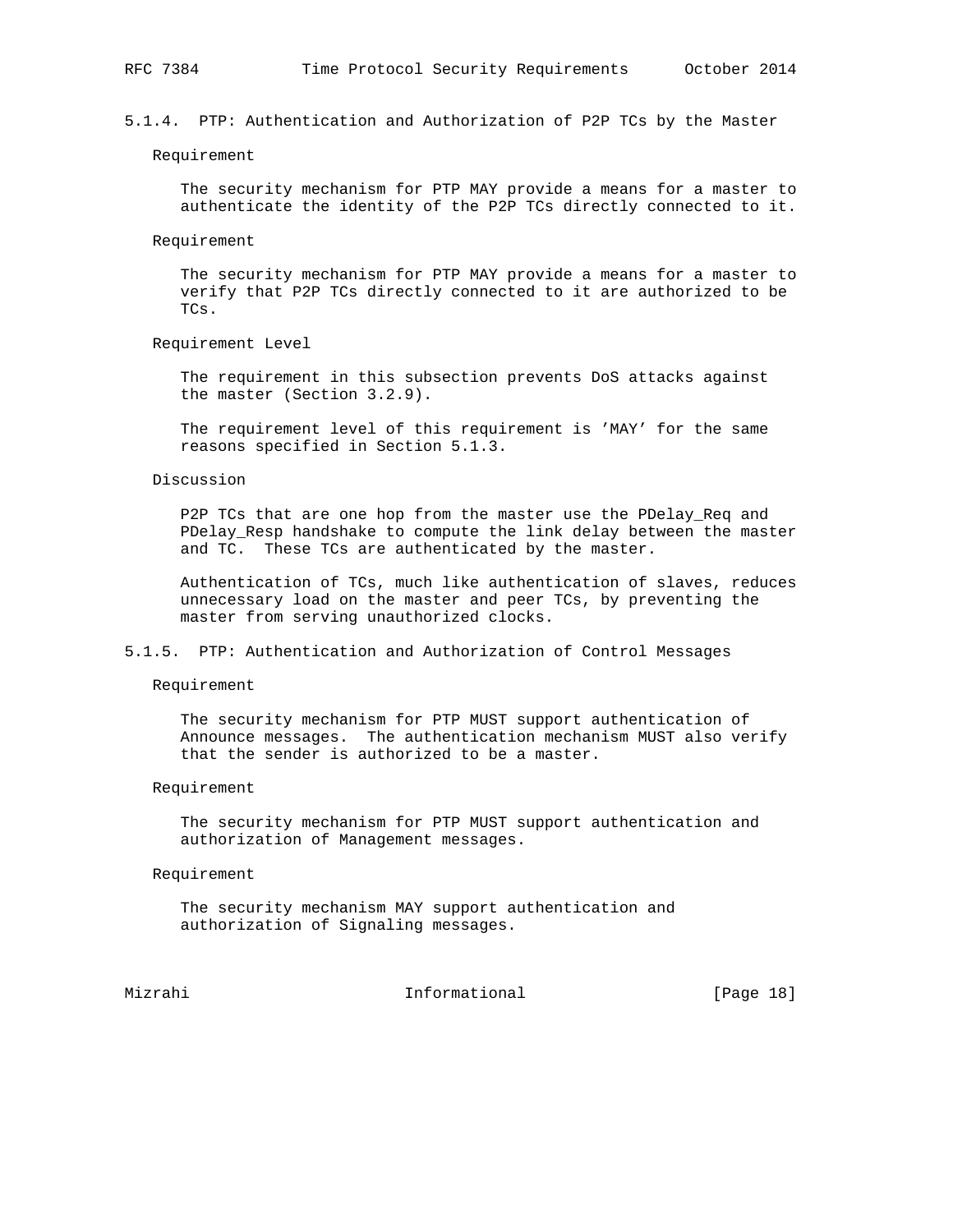Requirement Level

 The requirements in this subsection address the spoofing attack (Section 3.2.2) and the rogue master attack (Section 3.2.4).

 The requirement level of the first two requirements is 'MUST' since, in the absence of these requirements, the protocol is exposed to attacks that are easy to implement and have a high impact.

 The requirement level of the third requirement is 'MAY' since its impact greatly depends on the application for which the Signaling messages are used.

Discussion

 Master election is performed in PTP using the Best Master Clock Algorithm (BMCA). Each Ordinary Clock (OC) announces its clock attributes using Announce messages, and the best master is elected based on the information gathered from all the candidates. Announce messages must be authenticated in order to prevent rogue master attacks (Section 3.2.4). Note that this subsection specifies a requirement that is not necessarily included in Sections 5.1.1 or 5.1.3, since the BMCA is initiated before clocks have been defined as masters or slaves.

 Management messages are used to monitor or configure PTP clocks. Malicious usage of Management messages enables various attacks, such as the rogue master attack or DoS attack.

 Signaling messages are used by PTP clocks to exchange information that is not strictly related to time information or to master selection, such as unicast negotiation. Authentication and authorization of Signaling messages may be required in some systems, depending on the application for which these messages are used.

## 5.2. Protocol Packet Integrity

Requirement

 The security mechanism MUST protect the integrity of protocol packets.

Mizrahi Informational [Page 19]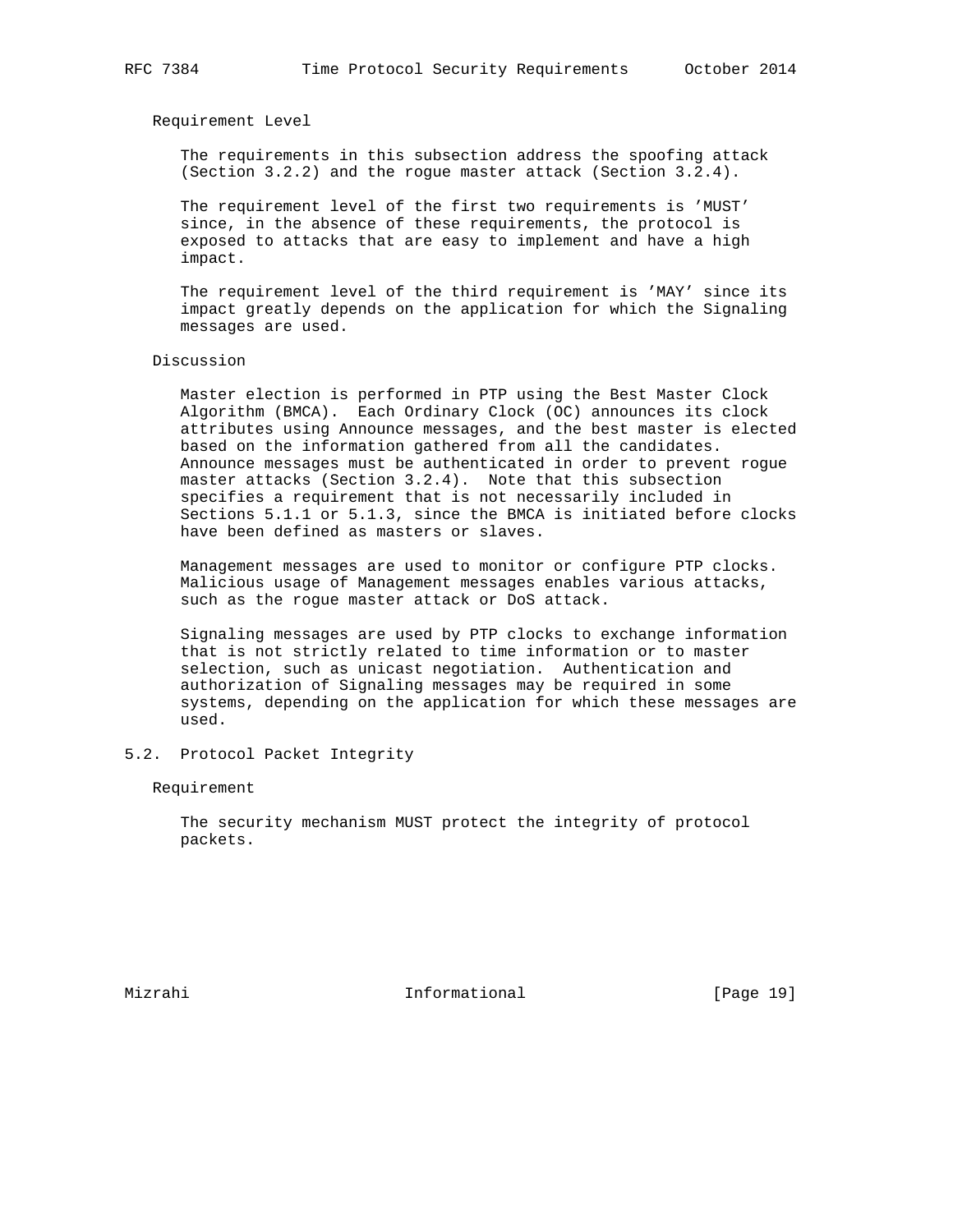Requirement Level

 The requirement in this subsection addresses the packet manipulation attack (Section 3.2.1).

 The requirement level of this requirement is 'MUST' since, in the absence of this requirement, the protocol is exposed to attacks that are easy to implement and have high impact.

Discussion

 While Section 5.1 refers to ensuring the identity an authorization of the source of a protocol packet, this subsection refers to ensuring that the packet arrived intact. The integrity protection mechanism ensures the authenticity and completeness of data from the data originator.

 Integrity protection is typically implemented by means of an Integrity Check Value (ICV) that is included in protocol packets and is verified by the receiver.

5.2.1. PTP: Hop-by-Hop vs. End-to-End Integrity Protection

 Specifically in PTP, when protocol packets are subject to modification by TCs, the integrity protection can be enforced in one of two approaches: end-to-end or hop-by-hop.

5.2.1.1. Hop-by-Hop Integrity Protection

Each hop that needs to modify a protocol packet:

- o Verifies its integrity.
- o Modifies the packet, i.e., modifies the correctionField. Note: TCs improve the end-to-end accuracy by updating a correctionField (Clause 6.5 in [IEEE1588]) in the PTP packet by adding the latency caused by the current TC.
- o Re-generates the integrity protection, e.g., re-computes a Message Authentication Code (MAC).

 In the hop-by-hop approach, the integrity of protocol packets is protected by induction on the path from the originator to the receiver.

 This approach is simple, but allows rogue TCs to modify protocol packets.

Mizrahi Informational [Page 20]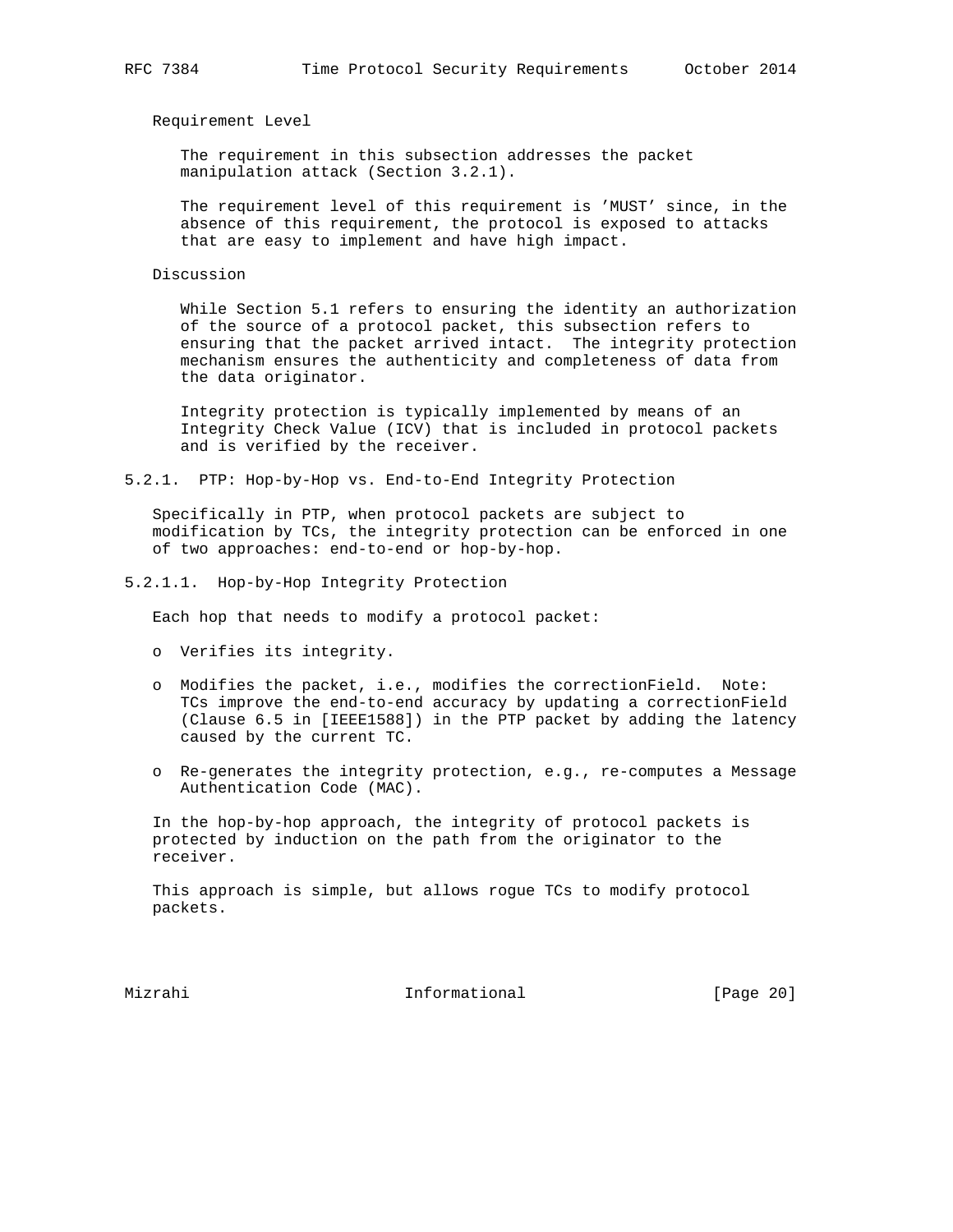# 5.2.1.2. End-to-End Integrity Protection

 In this approach, the integrity protection is maintained on the path from the originator of a protocol packet to the receiver. This allows the receiver to directly validate the protocol packet without the ability of intermediate TCs to manipulate the packet.

 Since TCs need to modify the correctionField, a separate integrity protection mechanism is used specifically for the correctionField.

 The end-to-end approach limits the TC's impact to the correctionField alone, while the rest of the protocol packet is protected on an end to-end basis. It should be noted that this approach is more difficult to implement than the hop-by-hop approach, as it requires the correctionField to be protected separately from the other fields of the packet, possibly using different cryptographic mechanisms and keys.

# 5.3. Spoofing Prevention

Requirement

 The security mechanism MUST provide a means to prevent master spoofing.

Requirement

 The security mechanism MUST provide a means to prevent slave spoofing.

#### Requirement

 PTP: The security mechanism MUST provide a means to prevent P2P TC spoofing.

Requirement Level

 The requirements in this subsection address spoofing attacks. As described in Section 3.2.2, when these requirements are not met, the attack may have a high impact, causing slaves to rely on false time information. Thus, the requirement level is 'MUST'.

# Discussion

 Spoofing attacks may take various forms, and they can potentially cause significant impact. In a master spoofing attack, the attacker causes slaves to receive false information about the current time by masquerading as the master.

Mizrahi 10. Informational [Page 21]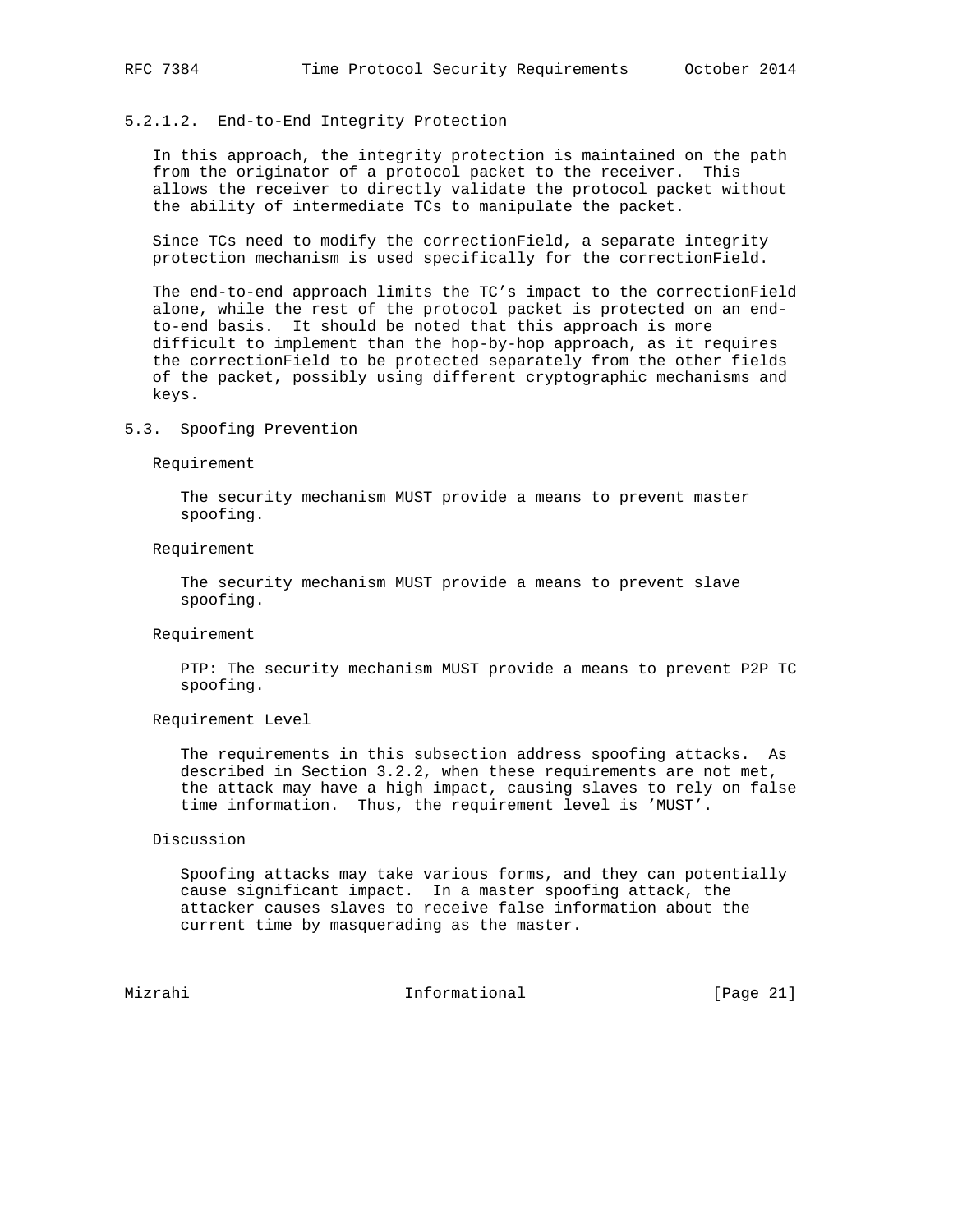By spoofing a slave or an intermediate node (the second example of Section 3.2.2), an attacker can tamper with the slaves' delay computations. These attacks can be mitigated by an authentication mechanism (Sections 5.1.3 and 5.1.4) or by other means, for example, a PTP Delay\_Req can include a MAC that is included in the corresponding Delay\_Resp message, allowing the slave to verify that the Delay\_Resp was not sent in response to a spoofed message.

# 5.4. Availability

## Requirement

 The security mechanism SHOULD include measures to mitigate DoS attacks against the time protocol.

Requirement Level

 The requirement in this subsection prevents DoS attacks against the protocol (Section 3.2.9).

 The requirement level of this requirement is 'SHOULD' due to its low impact, i.e., in the absence of this requirement the protocol is only exposed to DoS.

# Discussion

 The protocol availability can be compromised by several different attacks. An attacker can inject protocol packets to implement the spoofing attack (Section 3.2.2) or the rogue master attack (Section 3.2.4), causing DoS to the victim (Section 3.2.9).

 An authentication mechanism (Section 5.1) limits these attacks strictly to internal attackers; thus, it prevents external attackers from performing them. Hence, the requirements of Section 5.1 can be used to mitigate this attack. Note that Section 5.1 addresses a wider range of threats, whereas the current section is focused on availability.

 The DoS attacks described in Section 3.2.7 are performed at lower layers than the time protocol layer, and they are thus outside the scope of the security requirements defined in this document.

Mizrahi Informational [Page 22]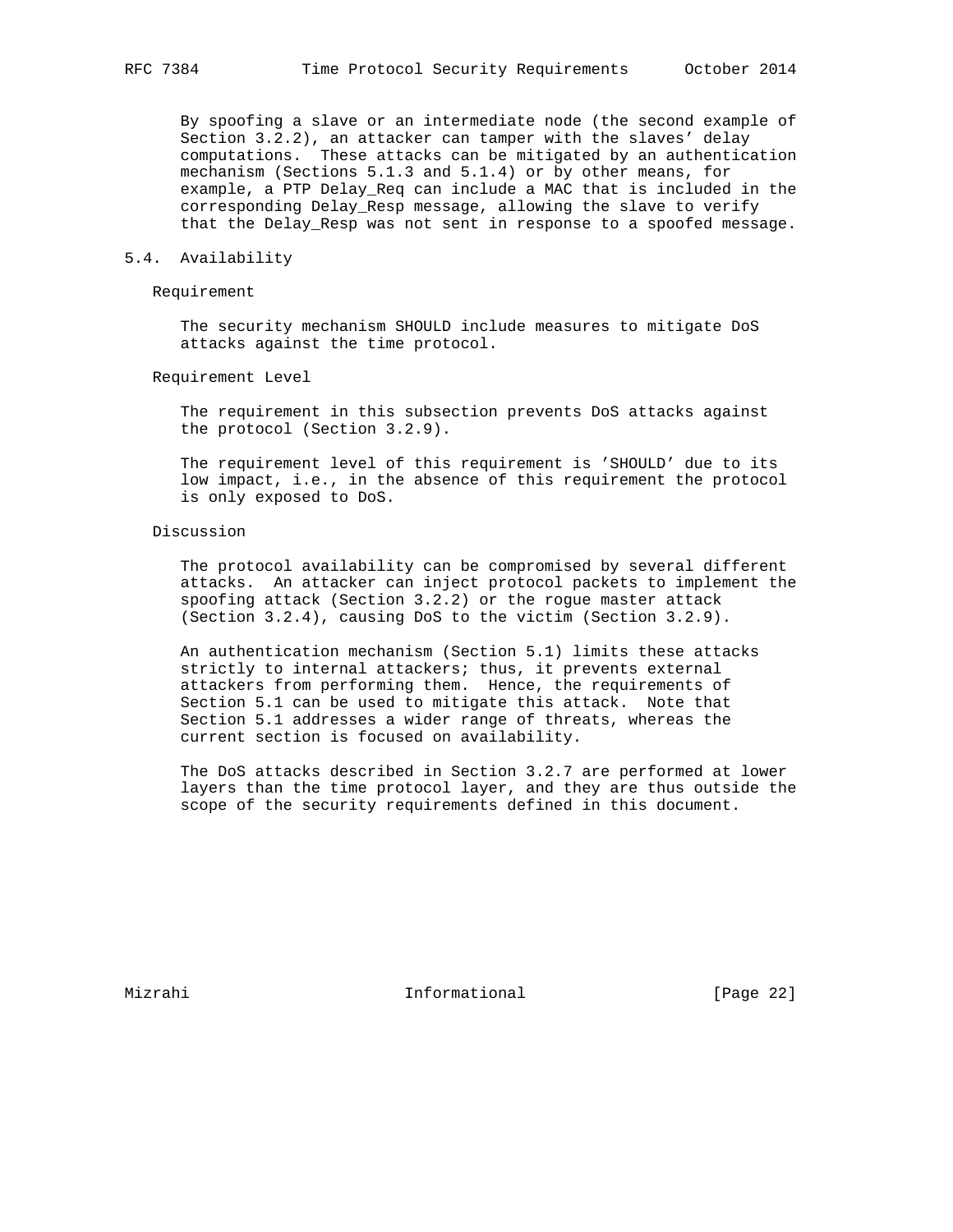# 5.5. Replay Protection

#### Requirement

The security mechanism MUST include a replay prevention mechanism.

Requirement Level

 The requirement in this subsection prevents replay attacks (Section 3.2.3).

 The requirement level of this requirement is 'MUST' since, in the absence of this requirement, the protocol is exposed to attacks that are easy to implement and have a high impact.

#### Discussion

 The replay attack (Section 3.2.3) can compromise both the integrity and availability of the protocol. Common encryption and authentication mechanisms include replay prevention mechanisms that typically use a monotonously increasing packet sequence number.

- 5.6. Cryptographic Keys and Security Associations
- 5.6.1. Key Freshness

Requirement

 The security mechanism MUST provide a means to refresh the cryptographic keys.

The cryptographic keys MUST be refreshed frequently.

Requirement Level

 The requirement level of this requirement is 'MUST' since key freshness is an essential property for cryptographic algorithms, as discussed below.

# Discussion

 Key freshness guarantees that both sides share a common updated secret key. It also helps in preventing replay attacks. Thus, it is important for keys to be refreshed frequently. Note that the term 'frequently' is used without a quantitative requirement, as the precise frequency requirement should be considered on a per system basis, based on the threats and system requirements.

Mizrahi Informational [Page 23]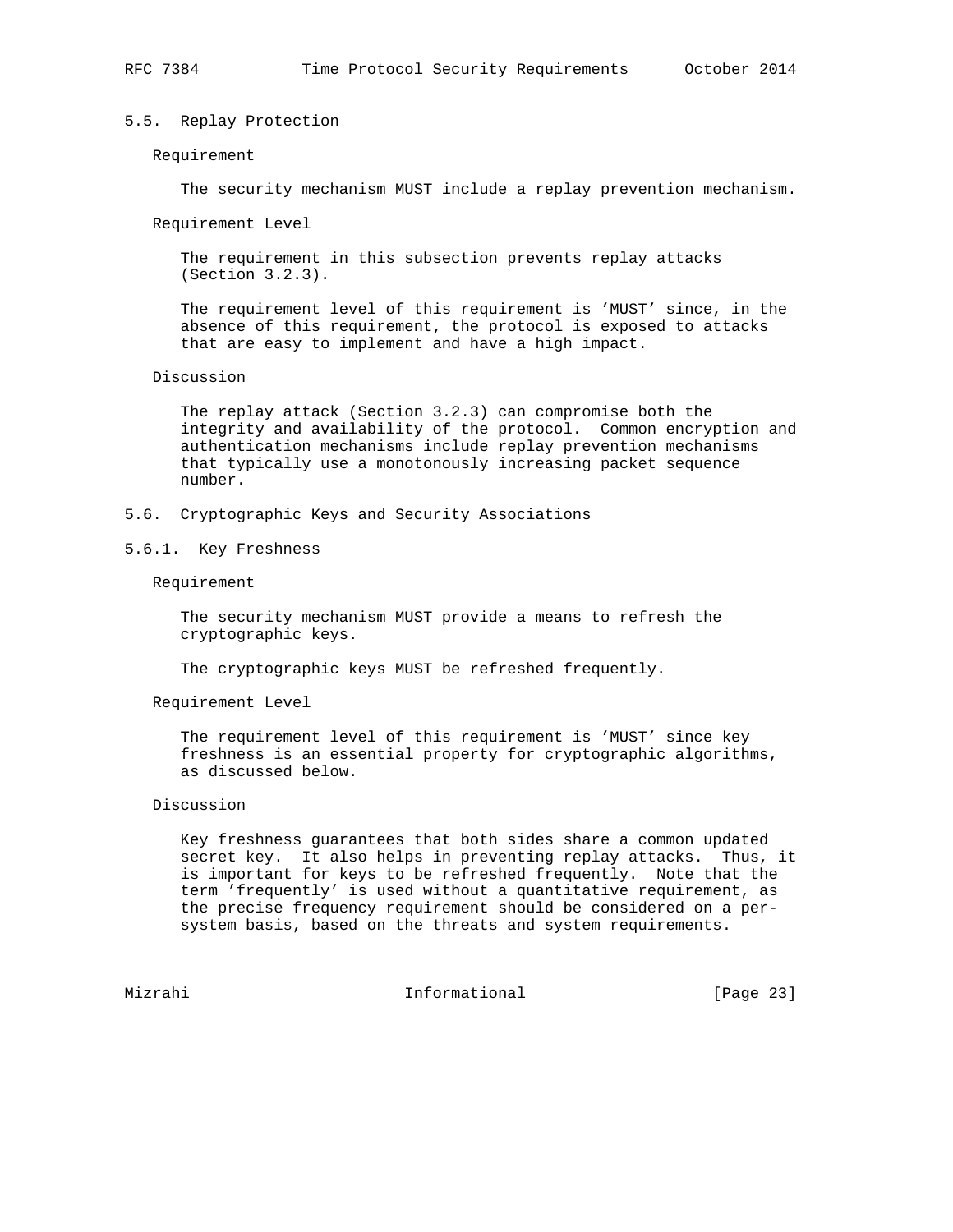## 5.6.2. Security Association

#### Requirement

 The security protocol SHOULD support a security association protocol where:

- o Two or more clocks authenticate each other.
- o The clocks generate and agree on a cryptographic session key.

# Requirement

 Each instance of the association protocol SHOULD produce a different session key.

#### Requirement Level

 The requirement level of this requirement is 'SHOULD' since it may be expensive in terms of performance, especially in low-cost clocks.

## Discussion

 The security requirements in Sections 5.1 and 5.2 require usage of cryptographic mechanisms, deploying cryptographic keys. A security association (e.g., [IPsec]) is an important building block in these mechanisms.

 It should be noted that in some cases, different security association mechanisms may be used at different levels of clock hierarchies. For example, the association between a Stratum 2 clock and a Stratum 3 clock in NTP may have different characteristics than an association between two clocks at the same stratum level. On a related note, in some cases, a hybrid solution may be used, where a subset of the network is not secured at all (see Section 5.10.2).

# 5.6.3. Unicast and Multicast Associations

# Requirement

 The security mechanism SHOULD support security association protocols for unicast and for multicast associations.

Mizrahi Informational [Page 24]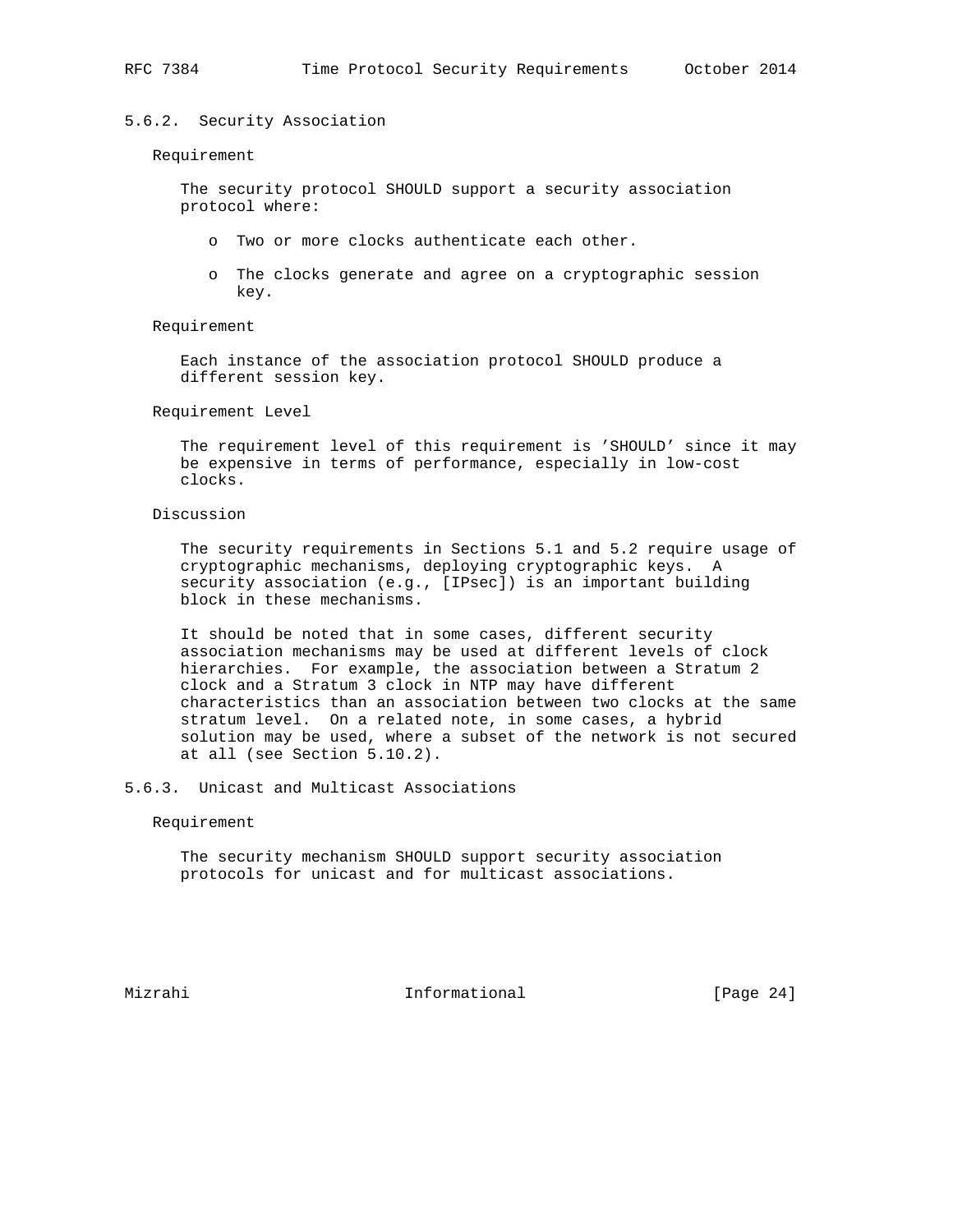Requirement Level

 The requirement level of this requirement is 'SHOULD' since it may be expensive in terms of performance, especially for low-cost clocks.

# Discussion

 A unicast protocol requires an association protocol between two clocks, whereas a multicast protocol requires an association protocol among two or more clocks, where one of the clocks is a master.

# 5.7. Performance

# Requirement

 The security mechanism MUST be designed in such a way that it does not significantly degrade the quality of the time transfer.

#### Requirement

The mechanism SHOULD minimize computational load.

#### Requirement

 The mechanism SHOULD minimize storage requirements of client state in the master.

## Requirement

 The mechanism SHOULD minimize the bandwidth overhead required by the security protocol.

Requirement Level

 While the quality of the time transfer is clearly a 'MUST', the other three performance requirements are 'SHOULD', since some systems may be more sensitive to resource consumption than others; hence, these requirements should be considered on a per-system basis.

# Discussion

 Performance efficiency is important since client restrictions often dictate a low processing and memory footprint and because the server may have extensive fan-out.

Mizrahi **Informational** [Page 25]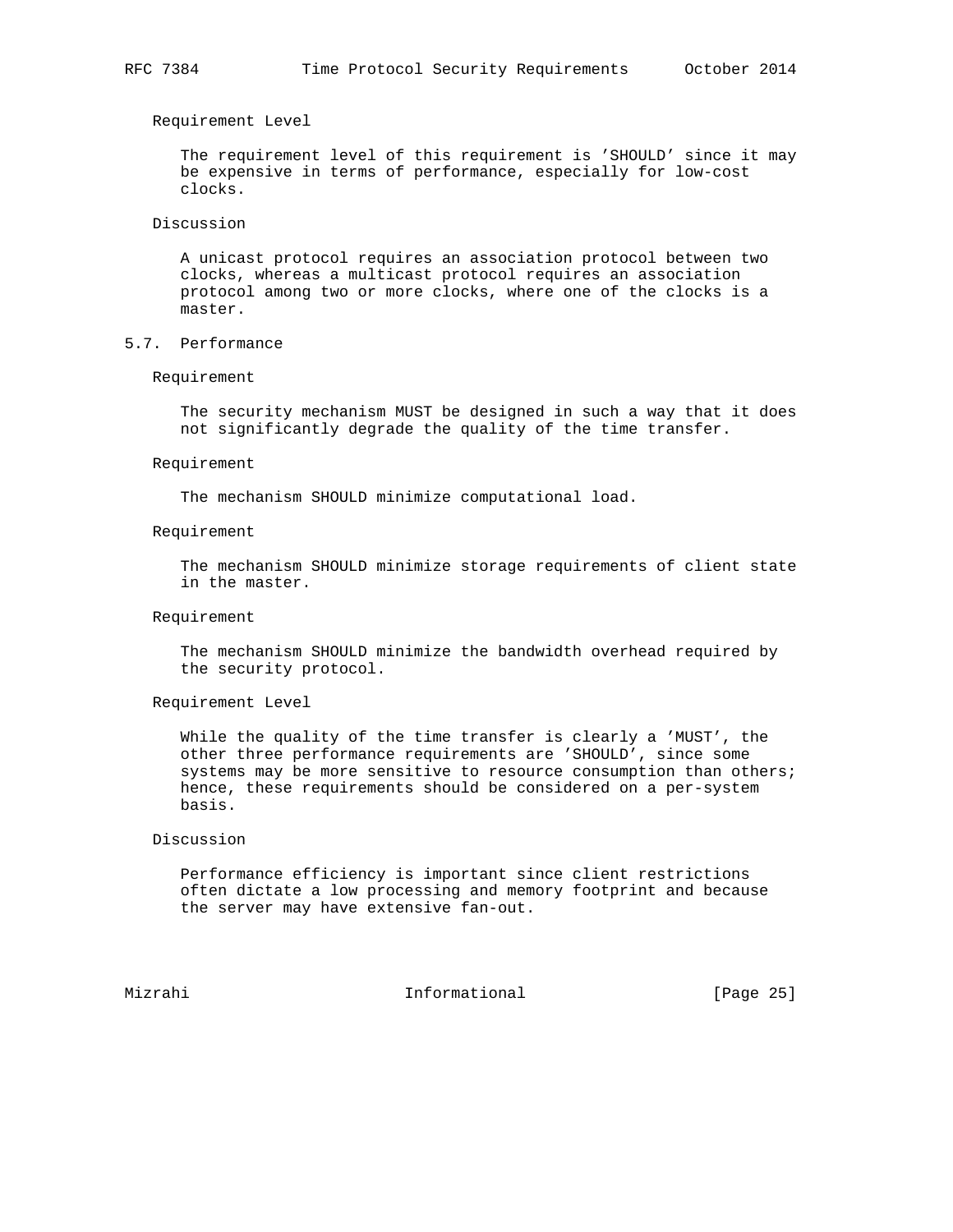Note that the performance requirements refer to a time-protocol specific security mechanism. In systems where a security protocol is used for other types of traffic as well, this document does not place any performance requirements on the security protocol performance. For example, if IPsec encryption is used for securing all information between the master and slave node, including information that is not part of the time protocol, the requirements in this subsection are not necessarily applicable.

## 5.8. Confidentiality

# Requirement

 The security mechanism MAY provide confidentiality protection of the protocol packets.

## Requirement Level

 The requirement level of this requirement is 'MAY' since the absence of this requirement does not expose the protocol to severe threats, as discussed below.

# Discussion

 In the context of time protocols, confidentiality is typically of low importance, since timing information is usually not considered secret information.

 Confidentiality can play an important role when service providers charge their customers for time synchronization services; thus, an encryption mechanism can prevent eavesdroppers from obtaining the service without payment. Note that these cases are, for now, rather esoteric.

 Confidentiality can also prevent an MITM attacker from identifying protocol packets. Thus, confidentiality can assist in protecting the timing protocol against MITM attacks such as packet delay (Section 3.2.6), manipulation and interception, and removal attacks. Note that time protocols have predictable behavior even after encryption, such as packet transmission rates and packet lengths. Additional measures can be taken to mitigate encrypted traffic analysis by random padding of encrypted packets and by adding random dummy packets. Nevertheless, encryption does not prevent such MITM attacks, but rather makes these attacks more difficult to implement.

Mizrahi **Informational** [Page 26]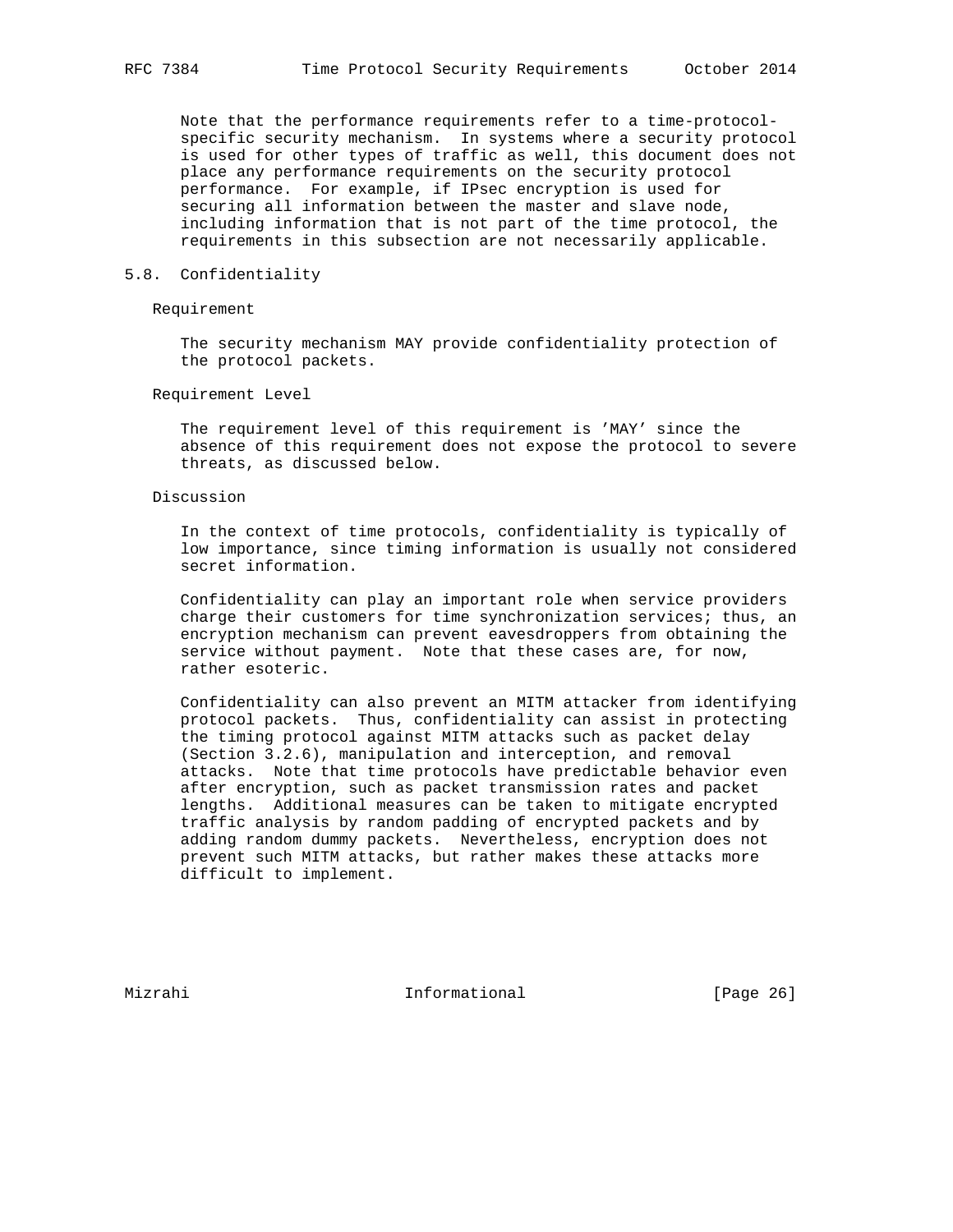# 5.9. Protection against Packet Delay and Interception Attacks

#### Requirement

 The security mechanism MUST include means to protect the protocol from MITM attacks that degrade the clock accuracy.

#### Requirement Level

 The requirements in this subsection address MITM attacks such as the packet delay attack (Section 3.2.6) and packet interception attacks (Sections 3.2.5 and 3.2.1).

 The requirement level of this requirement is 'MUST'. In the absence of this requirement, the protocol is exposed to attacks that are easy to implement and have a high impact. Note that in the absence of this requirement, the impact is similar to packet manipulation attacks (Section  $3.2.1$ ); thus, this requirement has the same requirement level as integrity protection (Section 5.2).

 It is noted that the implementation of this requirement depends on the topology and properties of the system.

## Discussion

 While this document does not define specific security solutions, we note that common practices for protection against MITM attacks use redundant masters (e.g., [NTPv4]) or redundant paths between the master and slave (e.g., [DelayAtt]). If one of the time sources indicates a time value that is significantly different than the other sources, it is assumed to be erroneous or under attack and is therefore ignored.

 Thus, MITM attack prevention derives a requirement from the security mechanism and a requirement from the network topology. While the security mechanism should support the ability to detect delay attacks, it is noted that in some networks it is not possible to provide the redundancy needed for such a detection mechanism.

# 5.10. Combining Secured with Unsecured Nodes

 Integrating a security mechanism into a time-synchronized system is a complex and expensive process, and hence in some cases may require incremental deployment, where new equipment supports the security mechanism, and is required to interoperate with legacy equipment without the security features.

Mizrahi 10.1 Informational [Page 27]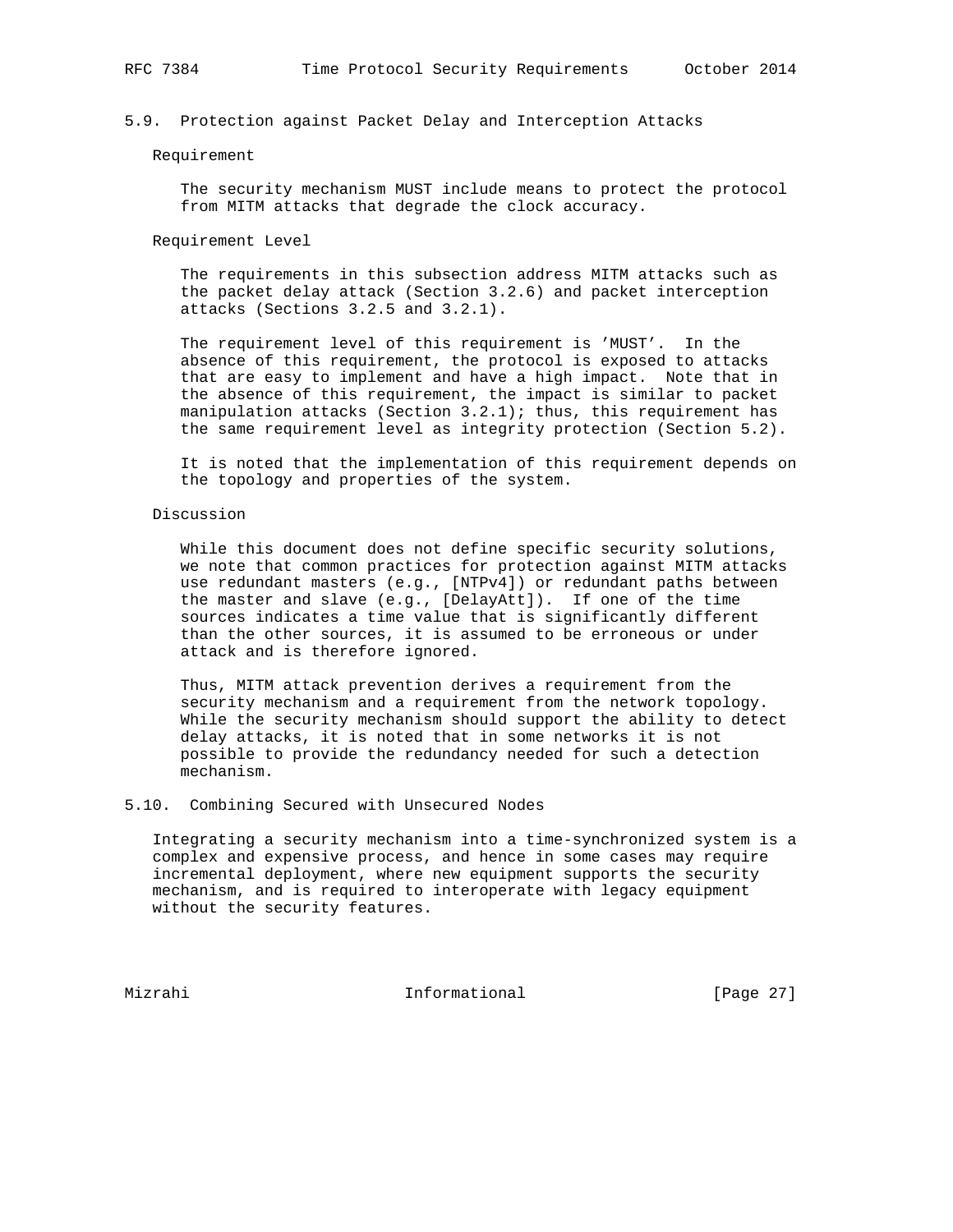# 5.10.1. Secure Mode

#### Requirement

 The security mechanism MUST support a secure mode, where only secured clocks are permitted to take part in the time protocol. In this mode every protocol packet received from an unsecured clock MUST be discarded.

# Requirement Level

 The requirement level of this requirement is 'MUST' since the full capacity of the security requirements defined in this document can only be achieved in secure mode.

# Discussion

 While the requirement in this subsection is similar to the one in Section 5.1, it refers to the secure mode, as opposed to the hybrid mode presented in the next subsection.

# 5.10.2. Hybrid Mode

# Requirement

 The security protocol SHOULD support a hybrid mode, where both secured and unsecured clocks are permitted to take part in the protocol.

## Requirement Level

 The requirement level of this requirement is 'SHOULD'; on one hand, hybrid mode enables a gradual transition from unsecured to secured mode, which is especially important in large-scaled deployments. On the other hand, hybrid mode is not required in all systems; this document recommends deployment of the 'secure mode' described in Section 5.10.1, where possible.

## Discussion

 The hybrid mode allows both secured and unsecured clocks to take part in the time protocol. NTP, for example, allows a mixture of secured and unsecured nodes.

#### Requirement

A master in the hybrid mode SHOULD be a secured clock.

Mizrahi Informational [Page 28]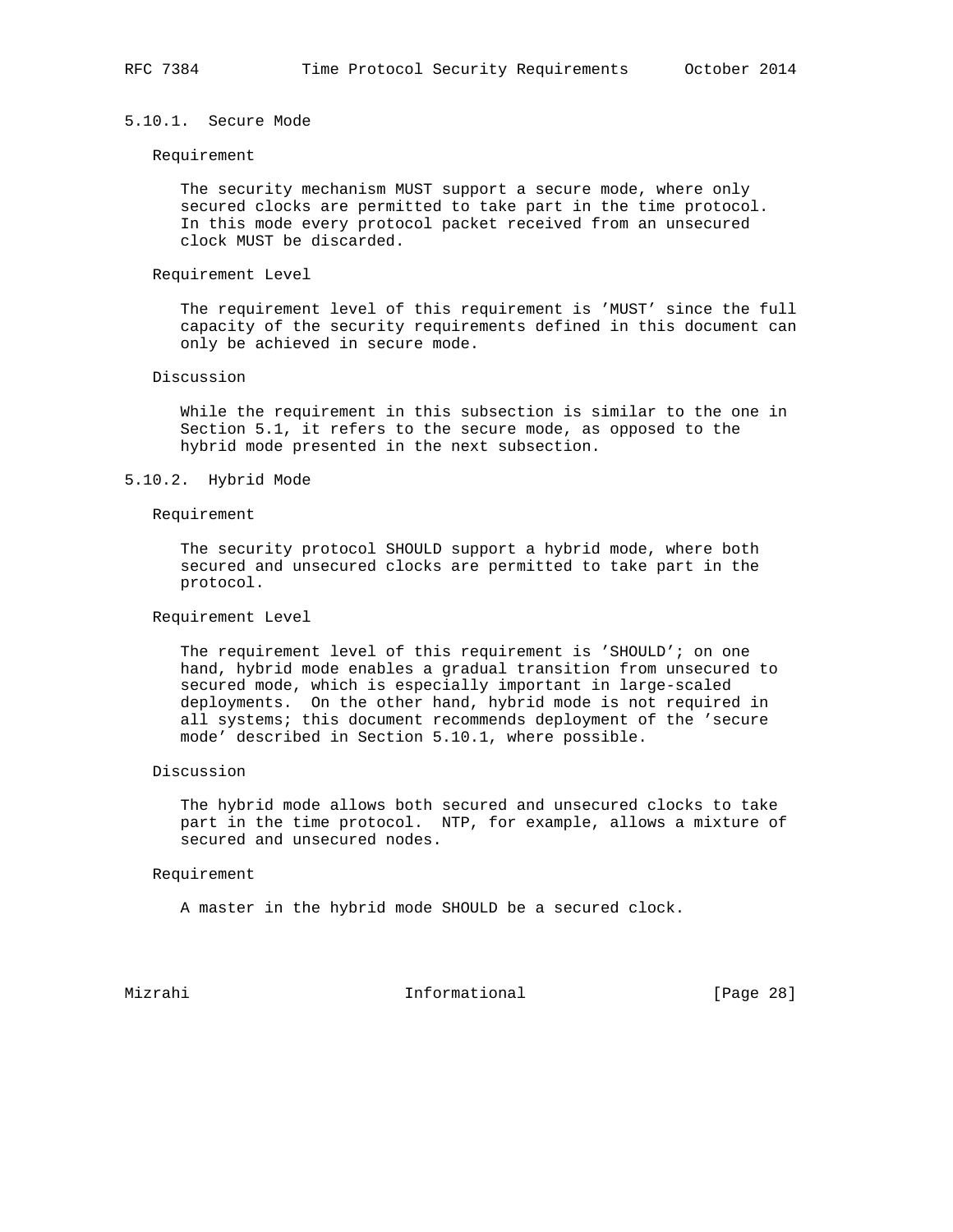A secured slave in the hybrid mode SHOULD discard all protocol packets received from unsecured clocks.

# Requirement Level

 The requirement level of this requirement is 'SHOULD' since it may not be applicable to all deployments. For example, a hybrid network may require the usage of unsecured masters or TCs.

## Discussion

 This requirement ensures that the existence of unsecured clocks does not compromise the security provided to secured clocks. Hence, secured slaves only "trust" protocol packets received from a secured clock.

 An unsecured slave can receive protocol packets from either unsecured clocks or secured clocks. Note that the latter does not apply when encryption is used. When integrity protection is used, the unsecured slave can receive secured packets ignoring the integrity protection.

 Note that the security scheme in [NTPv4] with [AutoKey] does not satisfy this requirement, since nodes prefer the server with the most accurate clock, which is not necessarily the server that supports authentication. For example, a Stratum 2 server is connected to two Stratum 1 servers: Server A, supporting authentication, and Server B, without authentication. If Server B has a more accurate clock than A, the Stratum 2 server chooses Server B, in spite of the fact it does not support authentication.

| 6. |  |  | Summary of Requirements |
|----|--|--|-------------------------|
|----|--|--|-------------------------|

| Section | Requirement                                                 | Type                                                                                                       |
|---------|-------------------------------------------------------------|------------------------------------------------------------------------------------------------------------|
| 5.1     | Authentication & authorization of sender                    | MUST                                                                                                       |
|         | Authentication & authorization of master                    | MUST                                                                                                       |
|         | Recursive authentication & authorization                    | MUST                                                                                                       |
|         | Authentication & authorization of slaves                    | MAY                                                                                                        |
|         | PTP: Authentication & authorization of<br>P2P TCs by master | MAY                                                                                                        |
|         |                                                             | ______________________________________<br>------------------------------<br>______________________________ |

Mizrahi Informational [Page 29]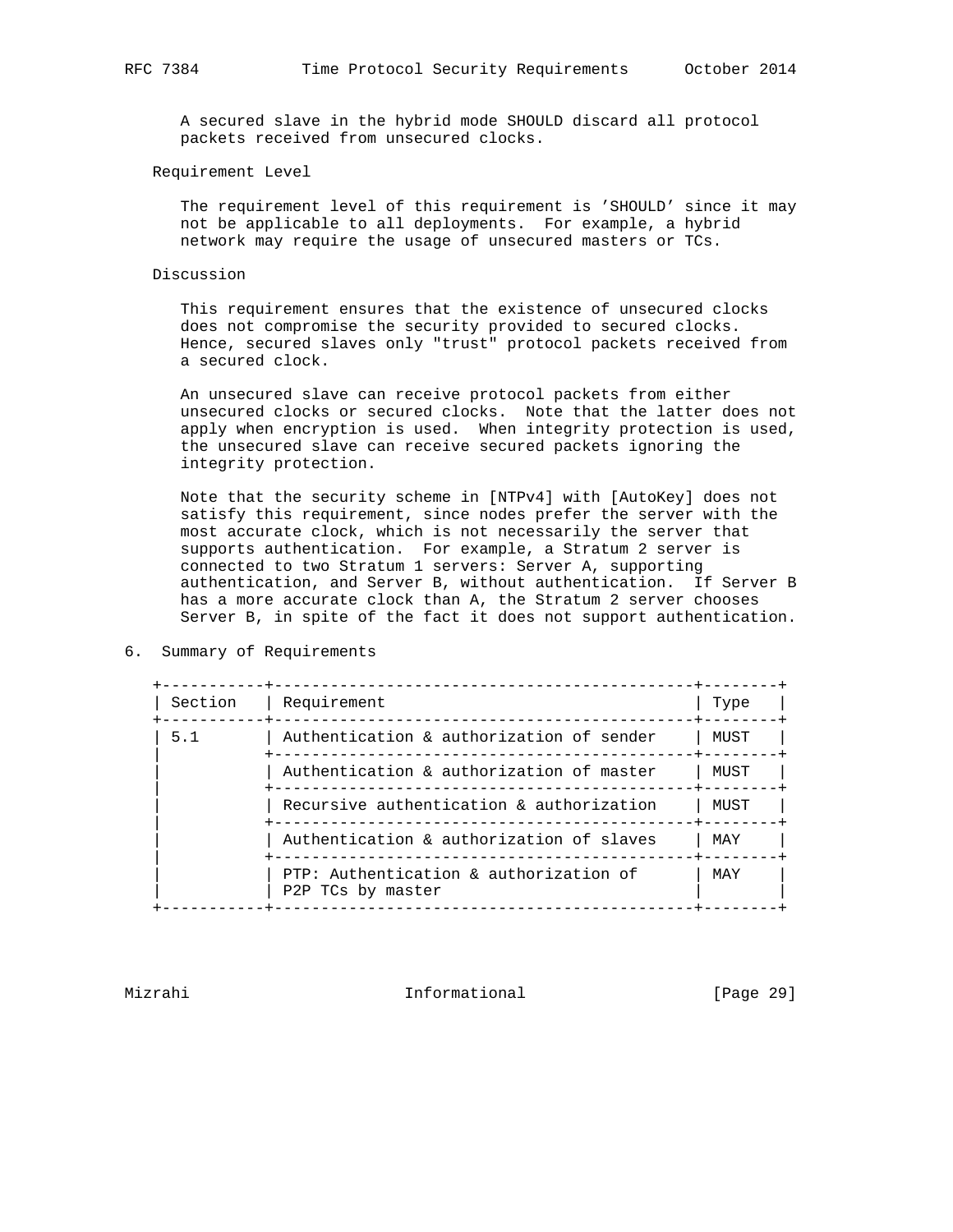| $5.1$ (cont) | PTP: Authentication & authorization of<br>Announce messages   | MUST   |
|--------------|---------------------------------------------------------------|--------|
|              | PTP: Authentication & authorization of<br>Management messages | MUST   |
|              | PTP: Authentication & authorization of<br>Signaling messages  | MAY    |
| 5.2          | Integrity protection                                          | MUST   |
| 5.3          | Spoofing prevention                                           | MUST   |
| 5.4          | Protection from DoS attacks against the<br>time protocol      | SHOULD |
| 5.5          | Replay protection                                             | MUST   |
| 5.6          | Key freshness                                                 | MUST   |
|              | Security association                                          | SHOULI |
|              | Unicast and multicast associations                            | SHOULD |
| 5.7          | Performance: no degradation in quality of<br>time transfer    | MUST   |
|              | Performance: computation load                                 | SHOULI |
|              | Performance: storage                                          | SHOUL  |
|              | Performance: bandwidth                                        | SHOULD |
| 5.8          | Confidentiality protection                                    | MAY    |
| 5.9          | Protection against delay and interception<br>attacks          | MUST   |
| 5.10         | Secure mode                                                   | MUST   |
|              | Hybrid mode                                                   |        |

Table 2: Summary of Security Requirements

Mizrahi 10. Informational [Page 30]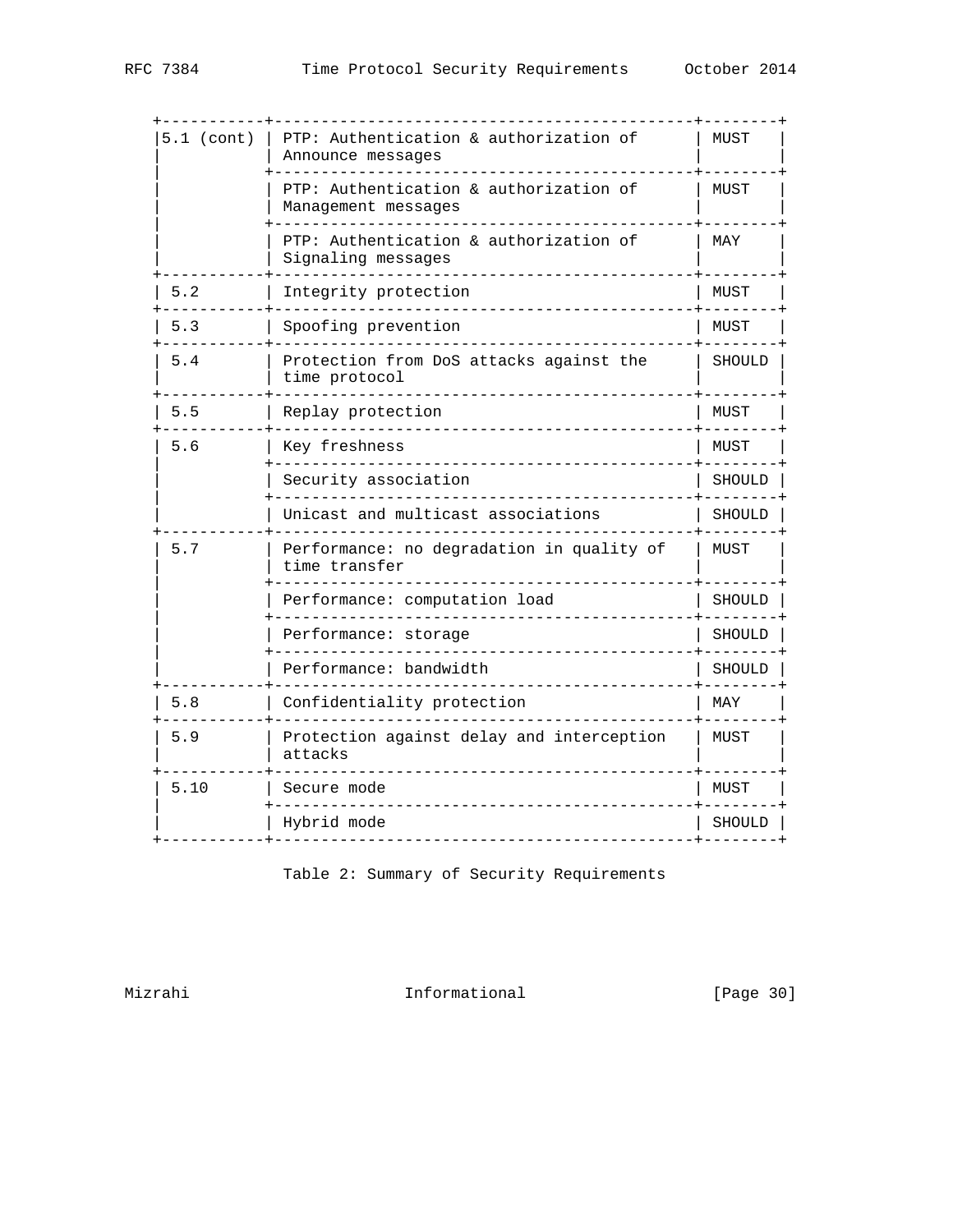7. Additional Security Implications

 This section discusses additional implications of the interaction between time protocols and security mechanisms.

 This section refers to time protocol security mechanisms, as well as to "external" security mechanisms, i.e., security mechanisms that are not strictly related to the time protocol.

7.1. Security and On-the-Fly Timestamping

 Time protocols often require that protocol packets be modified during transmission. Both NTP and PTP in one-step mode require clocks to modify protocol packets based on the time of transmission and/or reception.

 In the presence of a security mechanism, whether encryption or integrity protection:

 o During transmission the encryption and/or integrity protection MUST be applied after integrating the timestamp into the packet.

 To allow high accuracy, timestamping is typically performed as close to the transmission or reception time as possible. However, since the security engine must be placed between the timestamping function and the physical interface, it may introduce non-deterministic latency that causes accuracy degradation. These performance aspects have been analyzed in literature, e.g., [1588IPsec] and [Tunnel].

7.2. PTP: Security and Two-Step Timestamping

 PTP supports a two-step mode of operation, where the time of transmission of protocol packets is communicated without modifying the packets. As opposed to one-step mode, two-step timestamping can be performed without the requirement to encrypt after timestamping.

 Note that if an encryption mechanism such as IPsec is used, it presents a challenge to the timestamping mechanism, since time protocol packets are encrypted when traversing the physical interface, and are thus impossible to identify. A possible solution to this problem [IPsecSync] is to include an indication in the encryption header that identifies time protocol packets.

Mizrahi Informational [Page 31]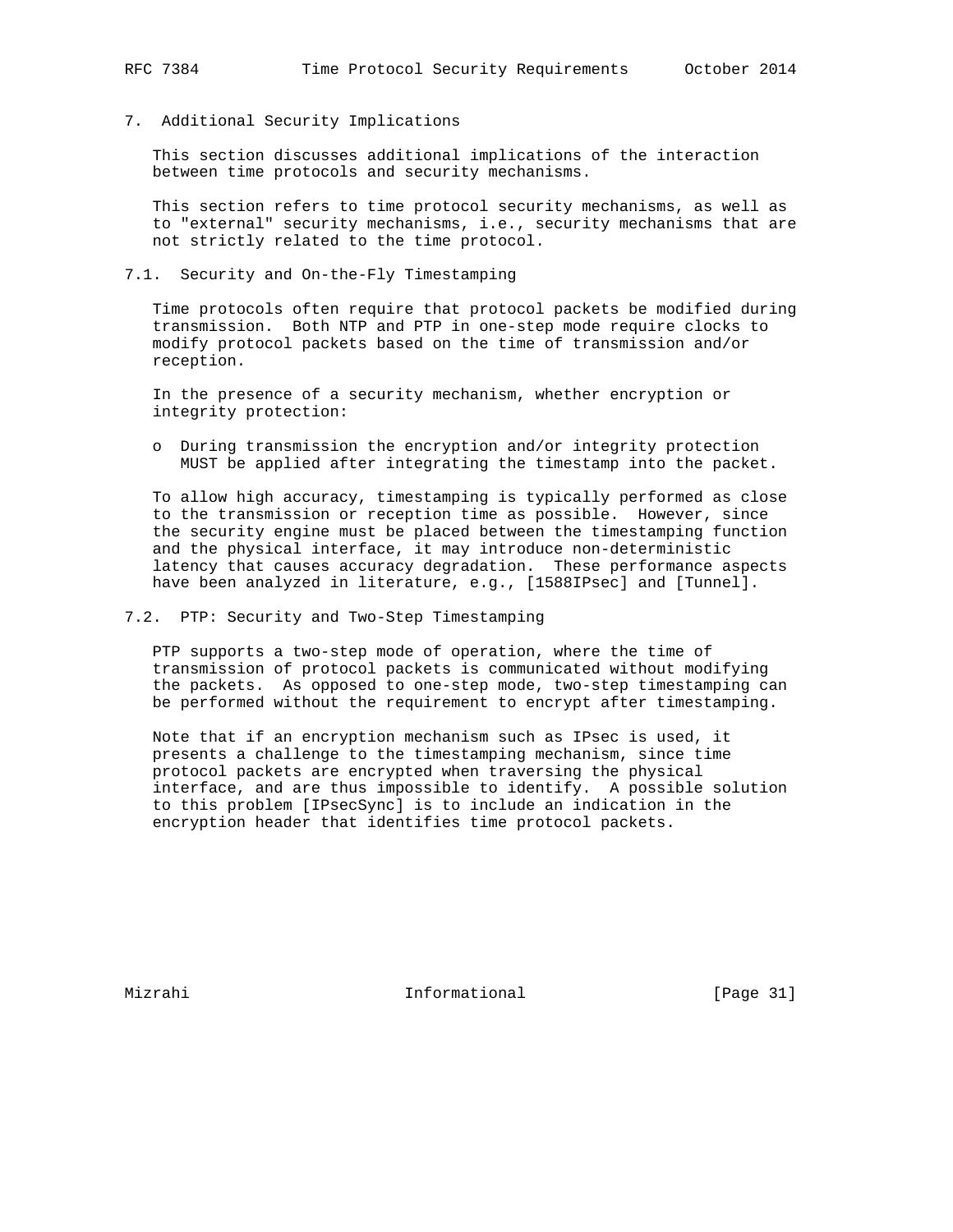# 7.3. Intermediate Clocks

 A time protocol allows slaves to receive time information from an accurate time source. Time information is sent over a path that often traverses one or more intermediate clocks.

- o In NTP, time information originated from a Stratum 1 server can be distributed to Stratum 2 servers and, in turn, distributed from the Stratum 2 servers to NTP clients. In this case, the Stratum 2 servers are a layer of intermediate clocks. These intermediate clocks are referred to as "secondary servers" in [NTPv4].
- o In PTP, BCs and TCs are intermediate nodes used to improve the accuracy of time information conveyed between the grandmaster and the slaves.

 A common rule of thumb in network security is that end-to-end security is the best policy, as it secures the entire path between the data originator and its receiver. The usage of intermediate nodes implies that if a security mechanism is deployed in the network, a hop-by-hop security scheme must be used, since intermediate nodes must be able to send time information to the slaves, or to modify time information sent through them.

 This inherent property of using intermediate clocks increases the system's exposure to internal threats, as a large number of nodes possess the security keys.

 Thus, there is a trade-off between the achievable clock accuracy of a system, and the robustness of its security solution. On one hand, high clock accuracy calls for hop-by-hop involvement in the protocol, also known as on-path support. On the other hand, a robust security solution calls for end-to-end data protection.

7.4. External Security Protocols and Time Protocols

 Time protocols are often deployed in systems that use security mechanisms and protocols.

 A typical example is the 3GPP Femtocell network [3GPP], where IPsec is used for securing traffic between a Femtocell and the Femto Gateway. In some cases, all traffic between these two nodes may be secured by IPsec, including the time protocol traffic. This use-case is thoroughly discussed in [IPsecSync].

 Another typical example is the usage of MACsec encryption ([MACsec]) in L2 networks that deploy time synchronization [AvbAssum].

Mizrahi 10.1 Informational [Page 32]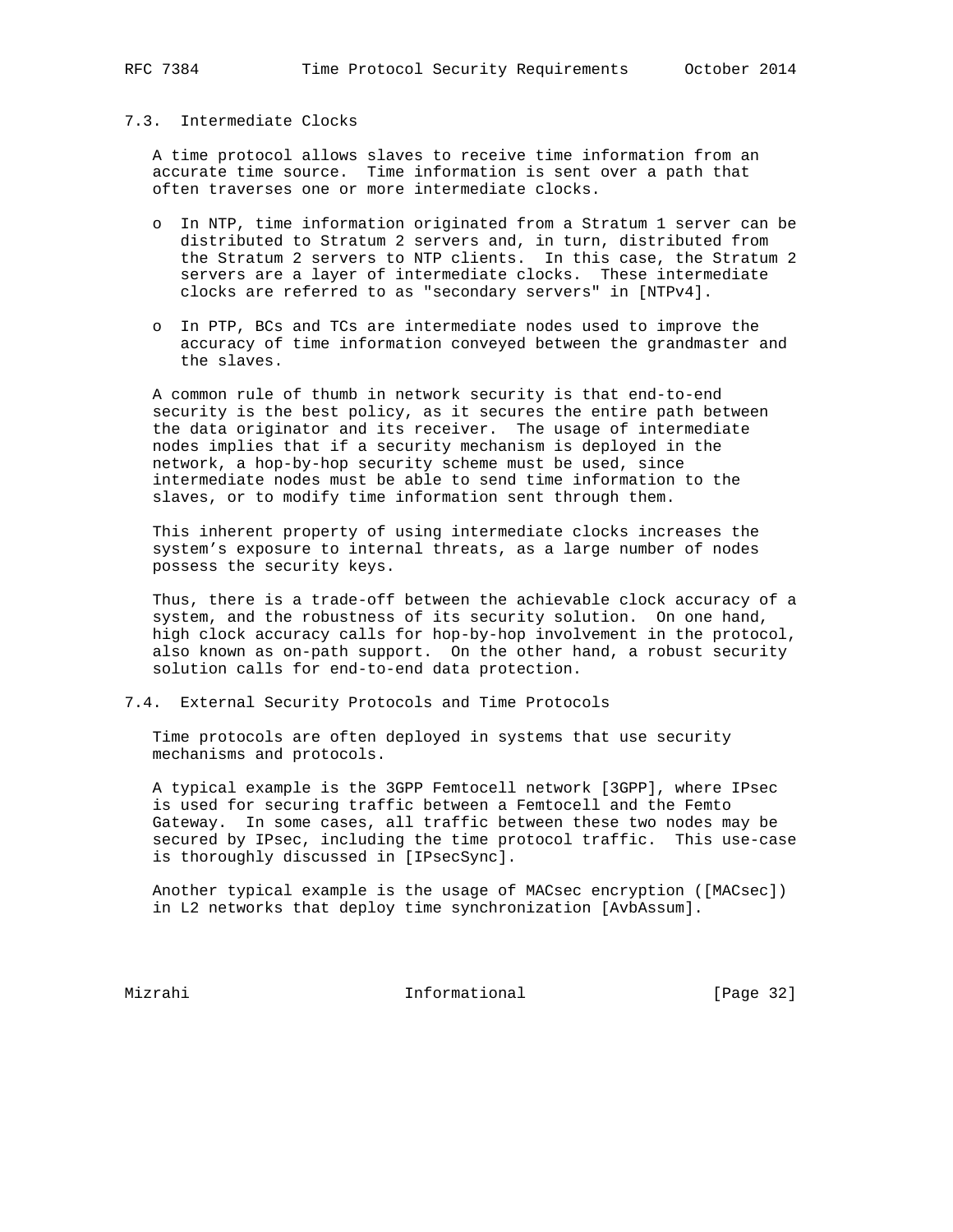The usage of external security mechanisms may affect time protocols as follows:

- o Timestamping accuracy can be affected, as described in Section 7.1.
- o If traffic is secured between two nodes in the network, no intermediate clocks can be used between these two nodes. In the [3GPP] example, if traffic between the Femtocell and the Femto Gateway is encrypted, then time protocol packets are necessarily transported over the underlying network without modification and, thus, cannot enjoy the improved accuracy provided by intermediate clock nodes.
- 7.5. External Security Services Requiring Time

 Cryptographic protocols often use time as an important factor in the cryptographic algorithm. If a time protocol is compromised, it may consequently expose the security protocols that rely on it to various attacks. Two examples are presented in this section.

7.5.1. Timestamped Certificates

 Certificate validation requires the sender and receiver to be roughly time synchronized. Thus, synchronization is required for establishing security protocols such as Internet Key Exchange Protocol version 2 (IKEv2) and Transport Layer Security (TLS). Other authentication and key exchange mechanisms, such as Kerberos, also require the parties involved to be synchronized [Kerb].

 An even stronger interdependence between a time protocol and a security mechanism is defined in [AutoKey], which defines mutual dependence between the acquired time information, and the authentication protocol that secures it. This bootstrapping behavior results from the fact that trusting the received time information requires a valid certificate, and validating a certificate requires knowledge of the time.

7.5.2. Time Changes and Replay Attacks

 A successful attack on a time protocol may cause the attacked clocks to go back in time. The erroneous time may expose cryptographic algorithms that rely on time, as a node may use a key that was already used in the past and has expired.

Mizrahi Informational [Page 33]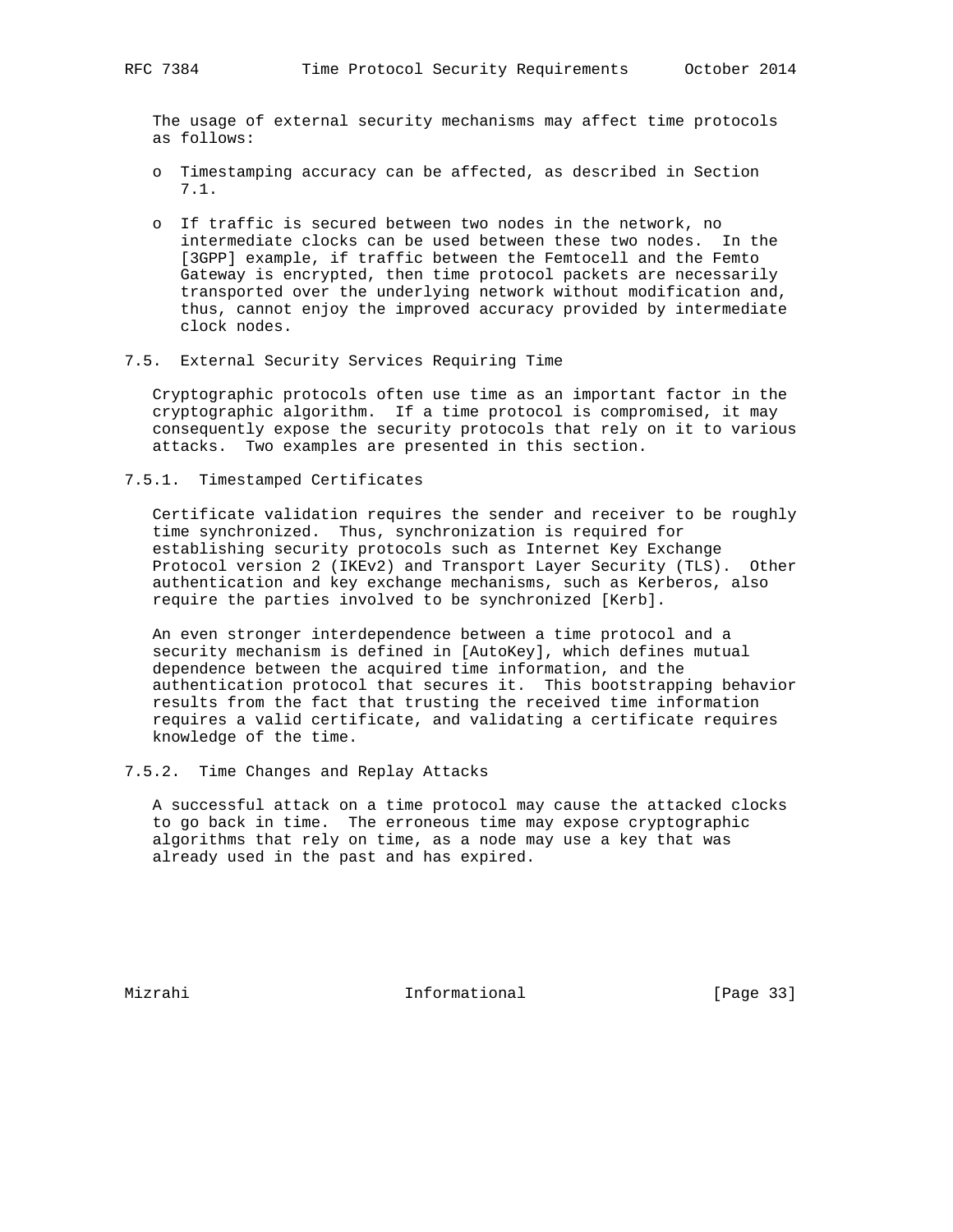8. Issues for Further Discussion

 The Key distribution is outside the scope of this document. Although this is an essential element of any security system, it is outside the scope of this document.

9. Security Considerations

 The security considerations of network timing protocols are presented throughout this document.

- 10. References
- 10.1. Normative References
	- [IEEE1588] IEEE, "1588-2008 IEEE Standard for a Precision Clock Synchronization Protocol for Networked Measurement and Control Systems", IEEE Standard 1588-2008, July 2008.
	- [KEYWORDS] Bradner, S., "Key words for use in RFCs to Indicate Requirement Levels", BCP 14, RFC 2119, March 1997, <http://www.rfc-editor.org/info/rfc2119>.
	- [NTPv4] Mills, D., Martin, J., Ed., Burbank, J., and W. Kasch, "Network Time Protocol Version 4: Protocol and Algorithms Specification", RFC 5905, June 2010, <http://www.rfc-editor.org/info/rfc5905>.

10.2. Informative References

- [1588IPsec] Treytl, A. and B. Hirschler, "Securing IEEE 1588 by IPsec tunnels - An analysis", in Proceedings of 2010 International Symposium for Precision Clock Synchronization for Measurement, Control and Communication, ISPCS 2010, pp. 83-90, September 2010.
- [3GPP] 3GPP, "Security of Home Node B (HNB) / Home evolved Node B (HeNB)", 3GPP TS 33.320 11.6.0, November 2012.
- [Anatomy] Nachreiner, C., "Anatomy of an ARP Poisoning Attack", 2003.
- [AutoKey] Haberman, B., Ed., and D. Mills, "Network Time Protocol Version 4: Autokey Specification", RFC 5906, June 2010, <http://www.rfc-editor.org/info/rfc5906>.

Mizrahi Informational [Page 34]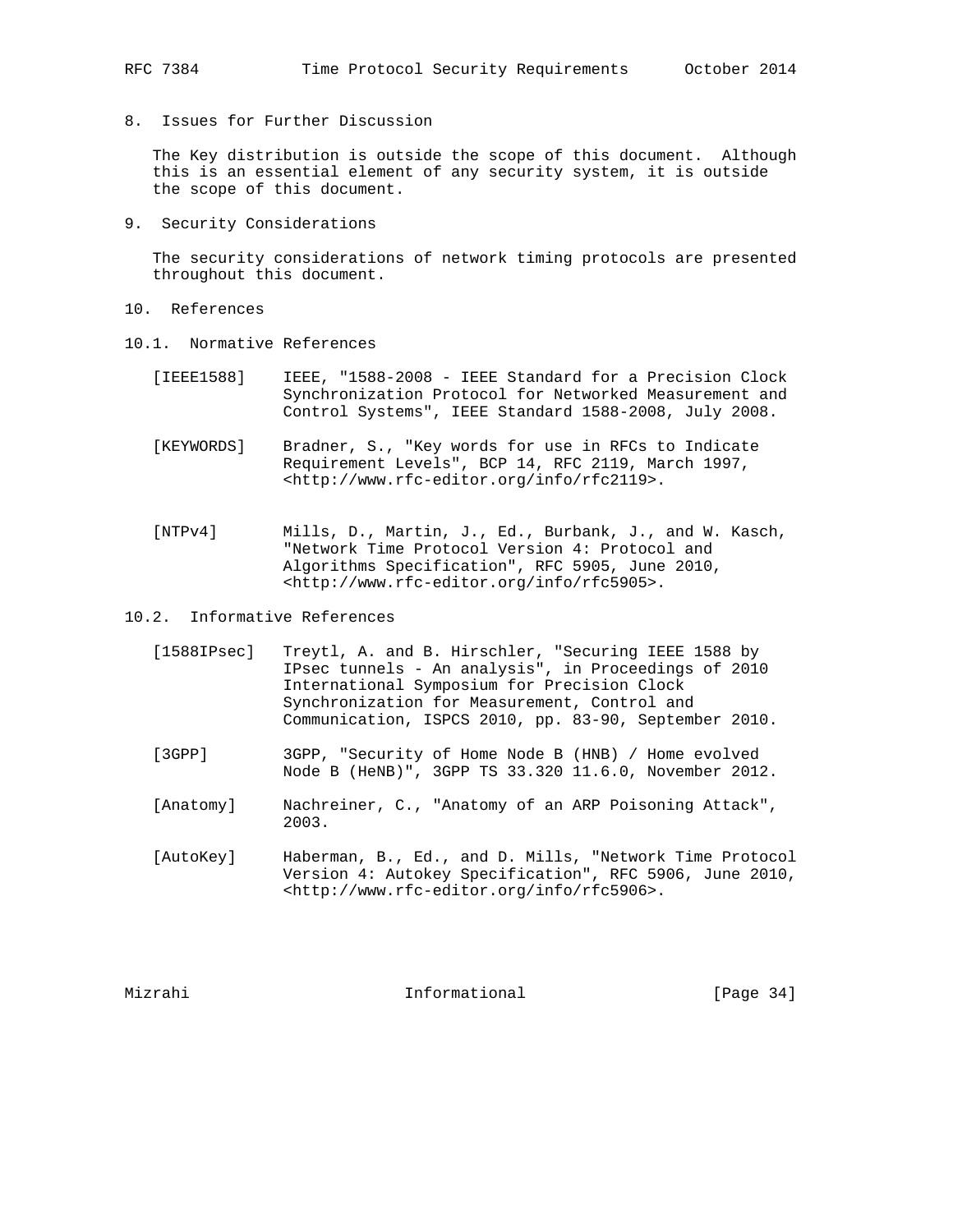[AvbAssum] Pannell, D., "Audio Video Bridging Gen 2 Assumptions", IEEE 802.1 AVB Plenary, Work in Progress, May 2012.

- [DelayAtt] Mizrahi, T., "A game theoretic analysis of delay attacks against time synchronization protocols", accepted, to appear in Proceedings of the International IEEE Symposium on Precision Clock Synchronization for Measurement, Control and Communication, ISPCS, September 2012.
- [Hack] McClure, S., Scambray, J., and G. Kurtz, "Hacking Exposed: Network Security Secrets and Solutions", McGraw-Hill, 2009.
- [IPsec] Kent, S. and K. Seo, "Security Architecture for the Internet Protocol", RFC 4301, December 2005, <http://www.rfc-editor.org/info/rfc4301>.
- [IPsecSync] Xu, Y., "IPsec security for packet based synchronization", Work in Progress, draft-xu-tictoc ipsec-security-for-synchronization-02, September 2011.
- [Kerb] Sakane, S., Kamada, K., Thomas, M., and J. Vilhuber, "Kerberized Internet Negotiation of Keys (KINK)", RFC 4430, March 2006, <http://www.rfc-editor.org/info/rfc4430>.
- [MACsec] IEEE, "IEEE Standard for Local and metropolitan area networks - Media Access Control (MAC) Security", IEEE Standard 802.1AE, August 2006.
- [NTPDDoS] "Attackers use NTP reflection in huge DDoS attack", TICTOC mail archive, 2014.
- [SecPTP] Tsang, J. and K. Beznosov, "A Security Analysis of the Precise Time Protocol (Short Paper)," 8th International Conference on Information and Communication Security (ICICS) Lecture Notes in Computer Science Volume 4307, pp. 50-59, 2006.
- [SecSen] Ganeriwal, S., Popper, C., Capkun, S., and M. B. Srivastava, "Secure Time Synchronization in Sensor Networks", ACM Trans. Inf. Syst. Secur., Volume 11, Issue 4, Article 23, July 2008.
- [TimeSec] Mizrahi, T., "Time synchronization security using IPsec and MACsec", ISPCS 2011, pp. 38-43, September 2011.

Mizrahi Informational [Page 35]